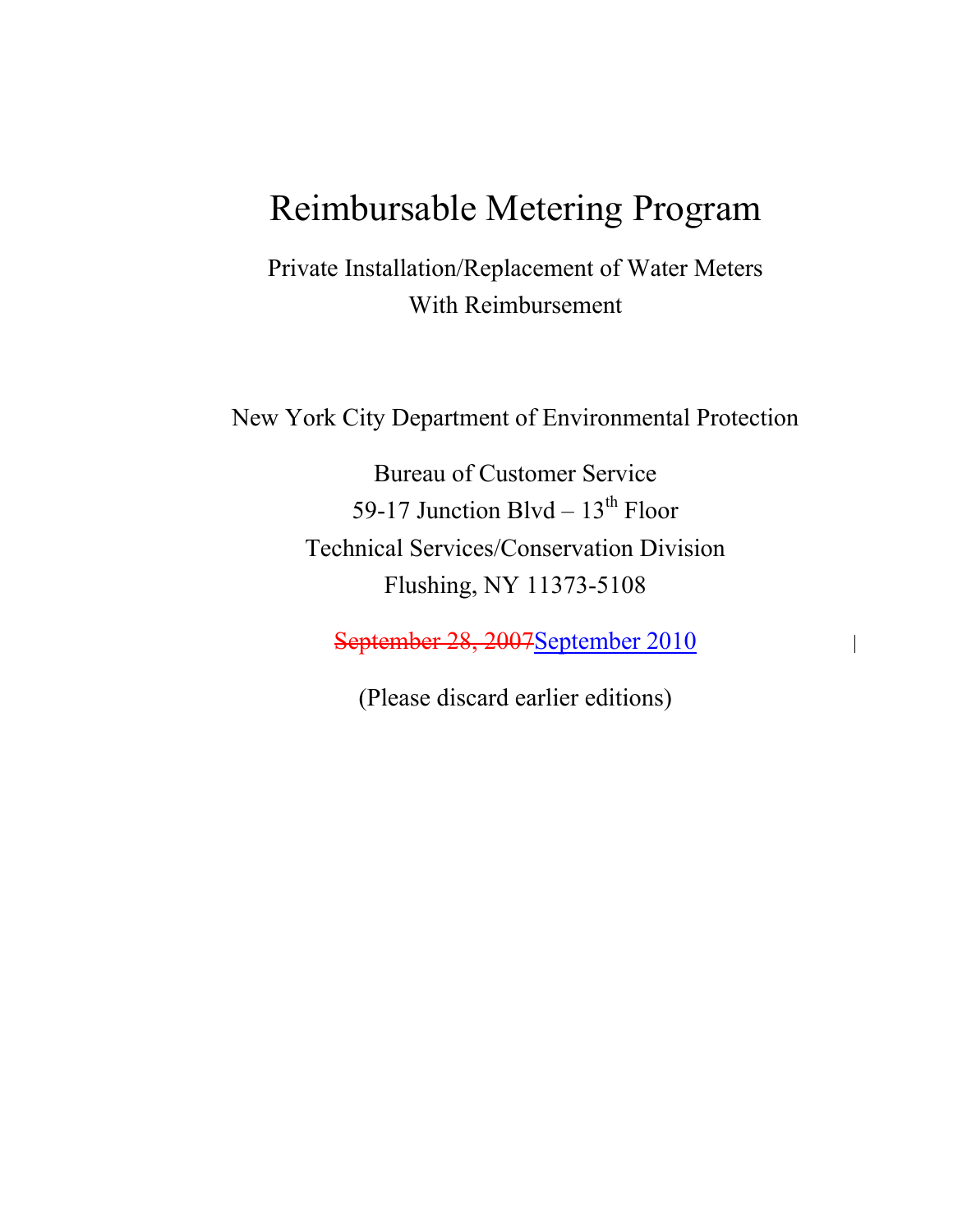### Visit DEP on the Web!

### http://www.nyc.gov/dep

For street leaks, noise complaints and other issues call the 24-hour HELP line, 311

For water/sewer billing assistance, call (718) 595-7000 during normal business hours

### **What You Need to Do or Submit to Obtain a Reimbursement**

- 1. **The "Property Owner's Certification and Application for Reimbursement" must be submitted to the Borough Office by the licensed plumber along with the permit application.**
- 2. **The licensed plumber or property owner must return the original completed meter permit to a DEP Bureau of Customer Services Borough Office within 72 hoursten (10) business days, including a final reading for the old meter in the case of meter replacements/repairs. The property owner is responsible for ensuring that their licensed plumber performs this task.**
- 3. **The licensed plumber must complete and sign the "Itemized Bill for Reimbursement" and the owner must complete and sign the "Property Owner's Affidavit of Work Completed" forms included in the Reimbursable Metering booklet submitting them within 30 days of completion of the meter installation work.**
- 4. **As soon as the meter work is completed the property owner must contact the Borough DEP office (phone numbers on page 6) and schedule an inspection within 45 days. If the licensed plumber must perform any corrective work the property owner must contact DEP when the work is completed for a confirmatory inspection.**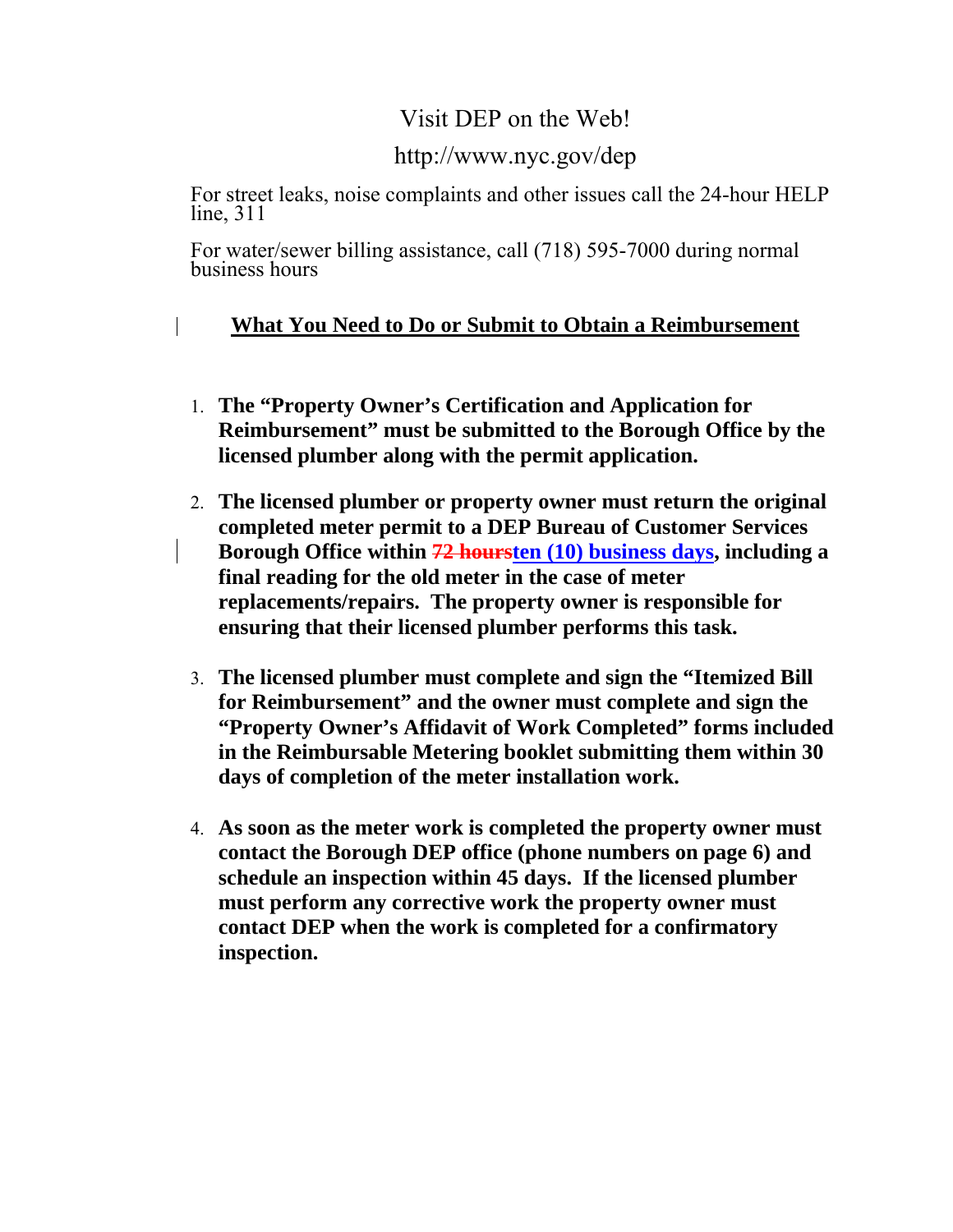# **Contents**

### $\overline{a}$ **Forms**

Property Owner's Certification and Application for Reimbursement Itemized Bill for Reimbursement Itemized Bill for Reimbursement - AMR Only Property Owner's Affidavit of Work Completed Customer Application and Certification Statement Election of Metered Billing for Multifamily Property Refund/Transfer of Credit Application Meter Installation/Replacement Permit Application (for Licensed Plumbers) AMR Application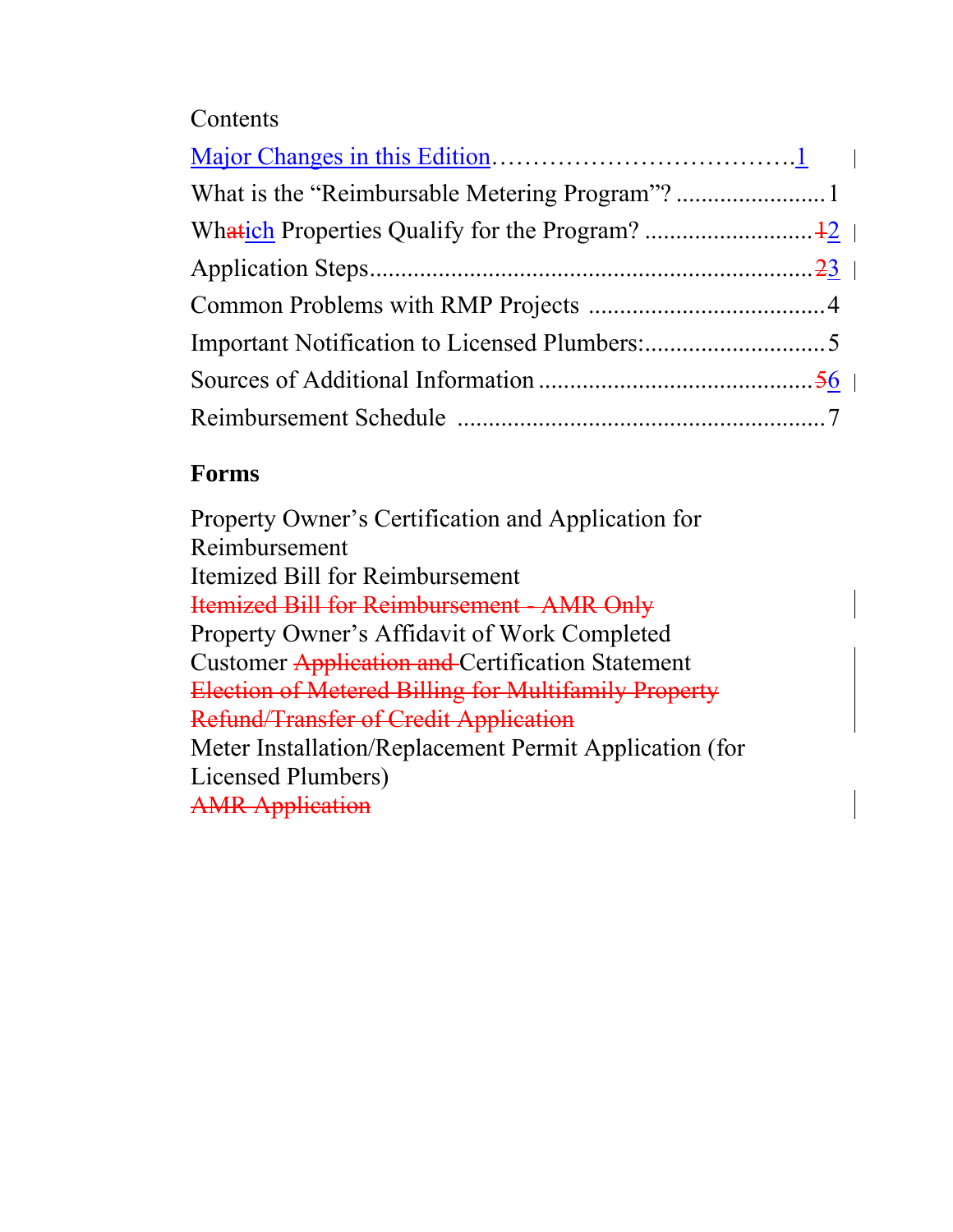# **Glossary and Acronyms**

**BCS**: Bureau of Customer Services

**Branch meter**: A meter for an individual, usually commercial, tenant, which is billed by DEP. Also called "business portion" (BP) meter.

**Completed permit:** A meter permit returned to DEP within a required time period that includes the meter manufacturer, size, type, serial number, installation date and manufacturer test document for the new meter and the final reading for the old meter (for replacements/repairs). The permit is signed/sealed by the licensed plumber.

**DEP**: New York City Department of Environmental Protection

**Domestic water service**: Water piping associated with all water uses except fire protection. Compare with: Fire Meters

**EP Meter**: A meter used by DEP for billing an entire premises, located at the point where the water service enters the property. Sometimes called a "master meter."

**Electromagnetic or Electronic Meter**: A water meter with no moving parts that operates on "Faraday's Principle."

**Fire Service Meter<del>/Detector Check Valve Assembly</del>: A heavy duty water meter** Equipment used to monitor consumption and rated for use on pipes combined services 3" and larger serving both domestic needs and sprinkler or other fire protection systems.

**Local Law 53/1985**: Requires the installation of a water meter as part of major building renovation projects

**MITU:** Meter InterfaceTransmitter Unit, the generic term for the meter-reading radio transmitter wired to a water meter used to send reads for Automatic Meter Reading.

**Pit meter**: A water meter installed in an outside pit. Not to be confused with a meter installed in an indentation in the concrete in a basement or garage.

**RCNY Title 15 Chapter 20**: Rules of the City of New York; "Rules and Regulations Governing and Restricting the Use and Supply of Water."

**RMP**: Reimbursable Metering Program

**Submeters**: Owner meters for tenants or for specific end uses (e.g., cooling towers).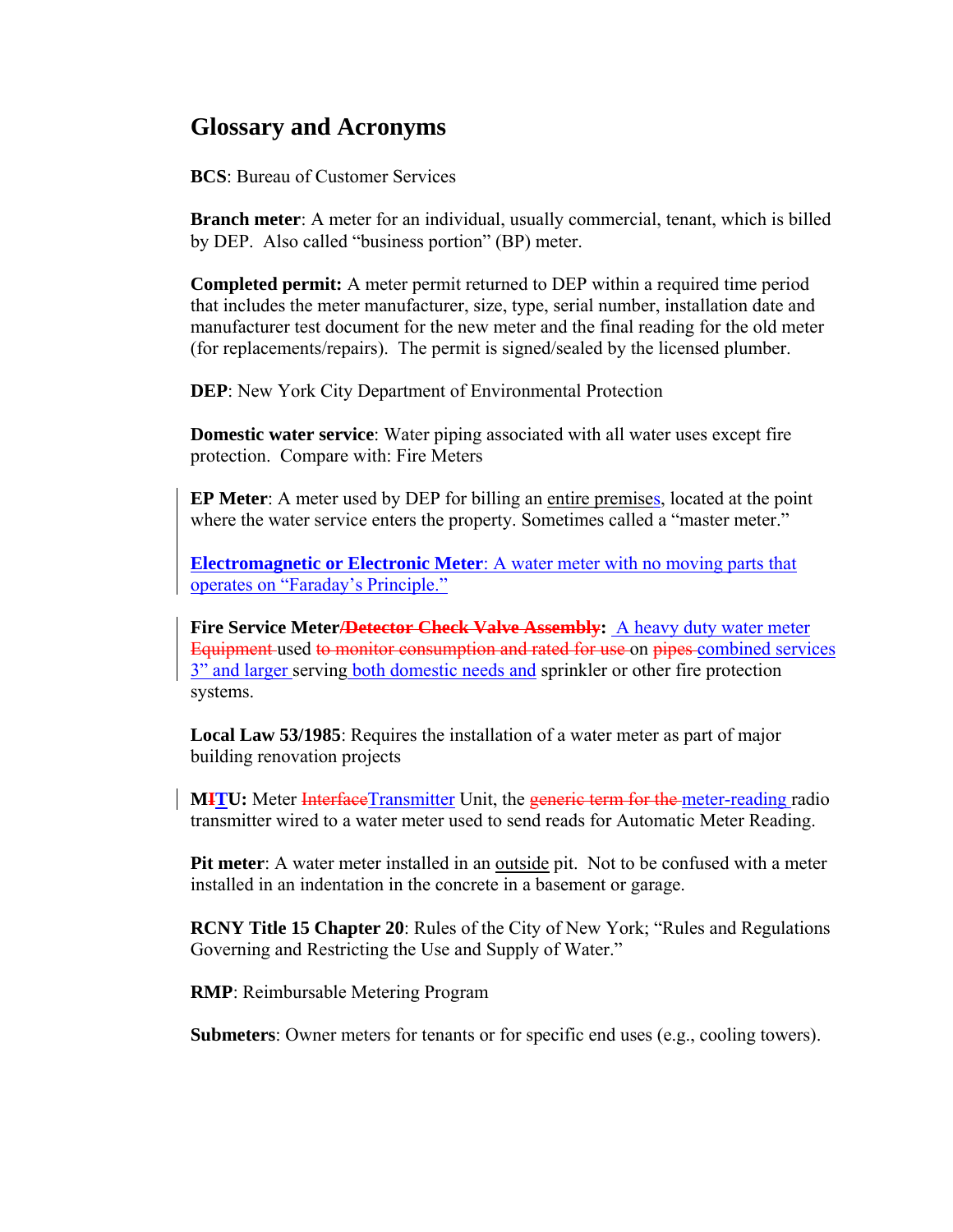### **Major Changes in this Edition**

The time allowed for a licensed plumber to return a completed meter permit is now ten business days. It was previously 72 hours.

A meter permit to replace a meter or to install a meter in an unmetered existing property is valid for 30 days. If an extension is required, it must be requested before the 30-day period ends.

Reimbursements for installing or replacing detector check valve assemblies have been eliminated since such devices must now be full backflow prevention devices (i.e., double check detector assemblies), which are not installed or replaced by DEP Contractors.

Reimbursement for in-bound telephone AMR installations have been eliminated since DEP has moved to an approved citywide AMR system. While the in-bound telephone AMR system will continue to operate as a meter attachment device, the reimbursements could not be cost justified.

Reimbursements for compound, single-jet and electronic meters have been merged.

To encourage the replacement of the largest and oldest meters in the city, a temporary list of "Enhanced Meter Reimbursement Amounts" are being offered for meters 3" and larger that were installed before 1995. This reimbursement schedule will be in effect for two years only.

### **What is the Reimbursable Metering Program (RMP)?**

Private meter installation with reimbursement is designed to provide owners of residential or exempt properties the opportunity to have their water meters installed by a New York City Licensed Master Plumber of their own choosing and to be reimbursed at least in part, with the exception of new or renovated construction. It also provides all property owners, both residential and commercial, with the ability to use their own licensed plumber to replace existing DEP billing meters that are no longer functioning properly or accurately. DEP has contracts available for this work as well, unless the property has received a "meter refusal" surcharge. Meter replacement/installation reimbursements do not include meters other than those used directly by DEP for billing. Also, new construction, meters installed under the requirements of Local Law 53/1985 (major renovations), submeters, or meters for a specific end use (e.g., cooling towers or other end uses which qualify for a wastewater allowance or exemption) and meters removed illegally or without a permit *do not qualify*.

If you choose to have your own plumber meter your building, you will be reimbursed in the form of a credit on future water and sewer bills. Once the credit is applied to the water/sewer account, you, the owner, can apply to have a refund check issued to you, net of any water/sewer debts owed and in accordance with Water Board regulations. Any such refund check will only be made out to the property owner listed on the account. Refund checks will not be made out to the licensed plumber or anyone other than the account holder. If the account is currently in the name, "Owner/Occupant," the owner must submit a Customer Registration Form placing the owner's name on the account before a refund check can be issued. Reimbursement is for the cost of the meter and the pipe work necessary for its installation only, up to a maximum reimbursement amount as stated in the Reimbursement Schedules in this booklet. The cost of any other work required to correct deficiencies or improve a building's piping is not included. Please see pages 8-12 for the Reimbursement Schedule and maximum reimbursement amounts.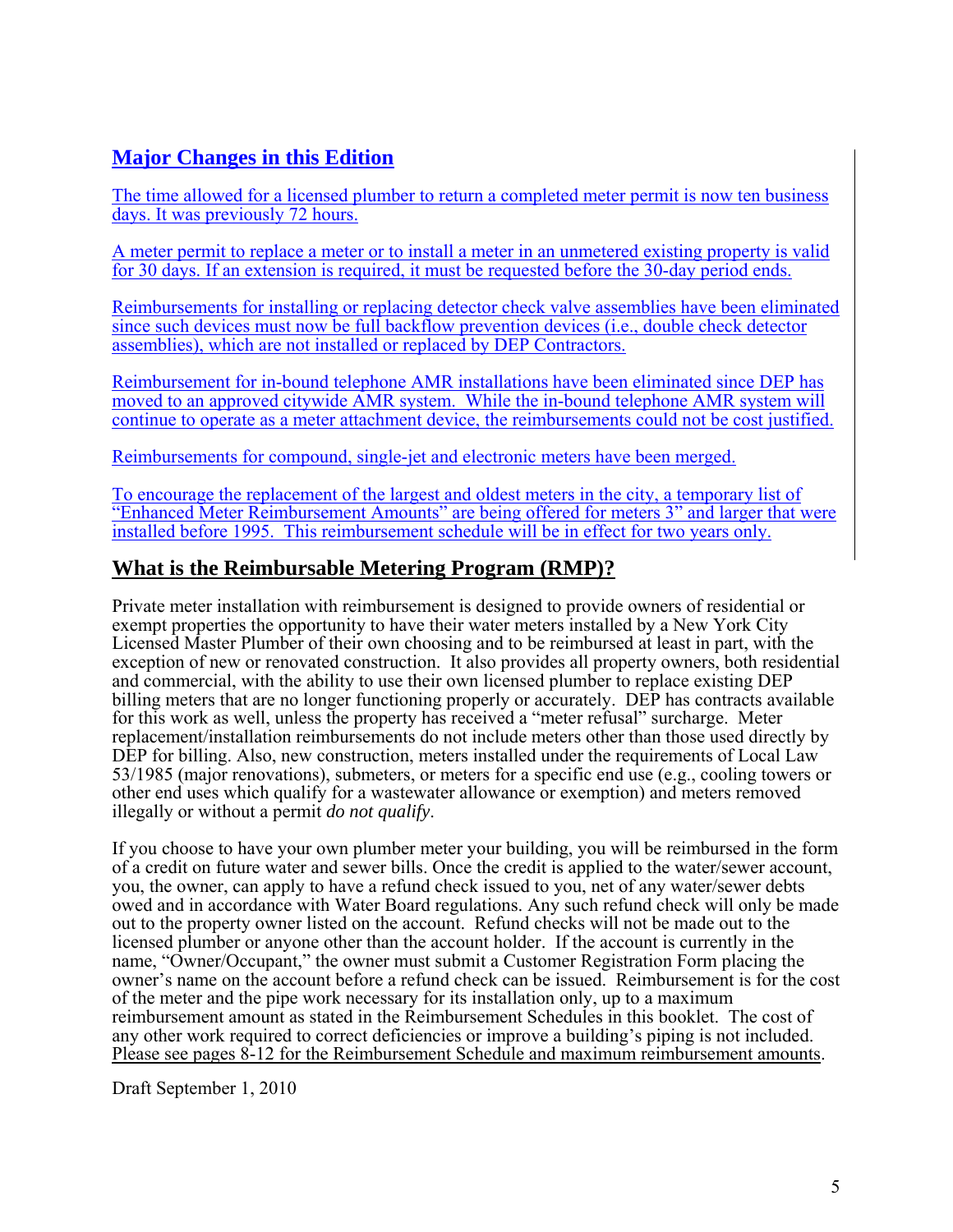We recommend that property owners confirm that the licensed plumber has submitted all required documentation to DEP to assure that proper reimbursement credit is processed in a timely manner.

### **Which What Properties Qualify for RMP Installation of Original Meters?**

Your property must be residential, mixed-use or an exempt property and:

- $\Box$  currently unmetered and receiving frontage billing, or,<br>a Homeowner's Association (HOA) or low-rise condom
- a Homeowner's Association (HOA) or low-rise condominium that is currently master metered and wishes to install individual DEP meters for each dwelling unit. HOA's or condominiums must have separate tax lots and water/sewer accounts for each unit.

New construction, meter installations required under Local Law 53/1985, branch meters, submeters *and meters installed primarily to qualify for billing programs do not qualify*.

You must meter all of the domestic service lines on your property, regardless of size. You will be reimbursed for all new meter installations. *Owners of 1-3 family properties other than HOA's or condominiums must complete and submit a "Customer Application and Certification Statement" to DEP. This form can be found toward the back of this booklet. The licensed plumber must not proceed with the work on such a 1-3 family property until the customer has signed this document. The property owner should not sign any contract with a licensed plumber nor make any payment until the property owner has read, understands and signs the "Customer Application and Certification."* 

#### **Note Concerning Home Owners Associations (HOA) or Low-Rise Condominiums:**

**Currently unmetered:** For Home Owners Associations or low-rise condominiums where there is a single water supply pipe for each dwelling unit, and each unit has sufficient room to install a 3/4" or 1" meter under DEP's specifications and regulations, each dwelling unit shall be individually metered. If no dwelling units have single domestic water service entry points, each structure (cluster of attached units) shall be metered. If some units within a structure have single domestic water service entry points and others do not, the dwelling units that can be individually metered shall be so metered and the other units shall be left unmetered. However, the HOA or condominium governing body may decide to install one meter for each structure as an alternative to individual metering in cases where some of the dwelling units in a structure cannot be individually metered.

**Currently master metered**: If the structures each currently have a master meter, the HOA or condominium may install individual meters for each dwelling unit under this Program, provided that all of the owners in each affected structure or cluster agree to be individually metered. In all cases, additional piping work and any general construction work (sheet rock, carpentry, moving appliances, etc.) required for meter installation or for allowing individual meter installation shall not be included in the reimbursement. No reimbursements will be provided to any owner until all residential units furnish proof of having a meter installed and all bills on the old master meters have been paid. Owners and licensed plumbers are advised to contact the DEP Reimbursable Metering Unit before proceeding with such a project.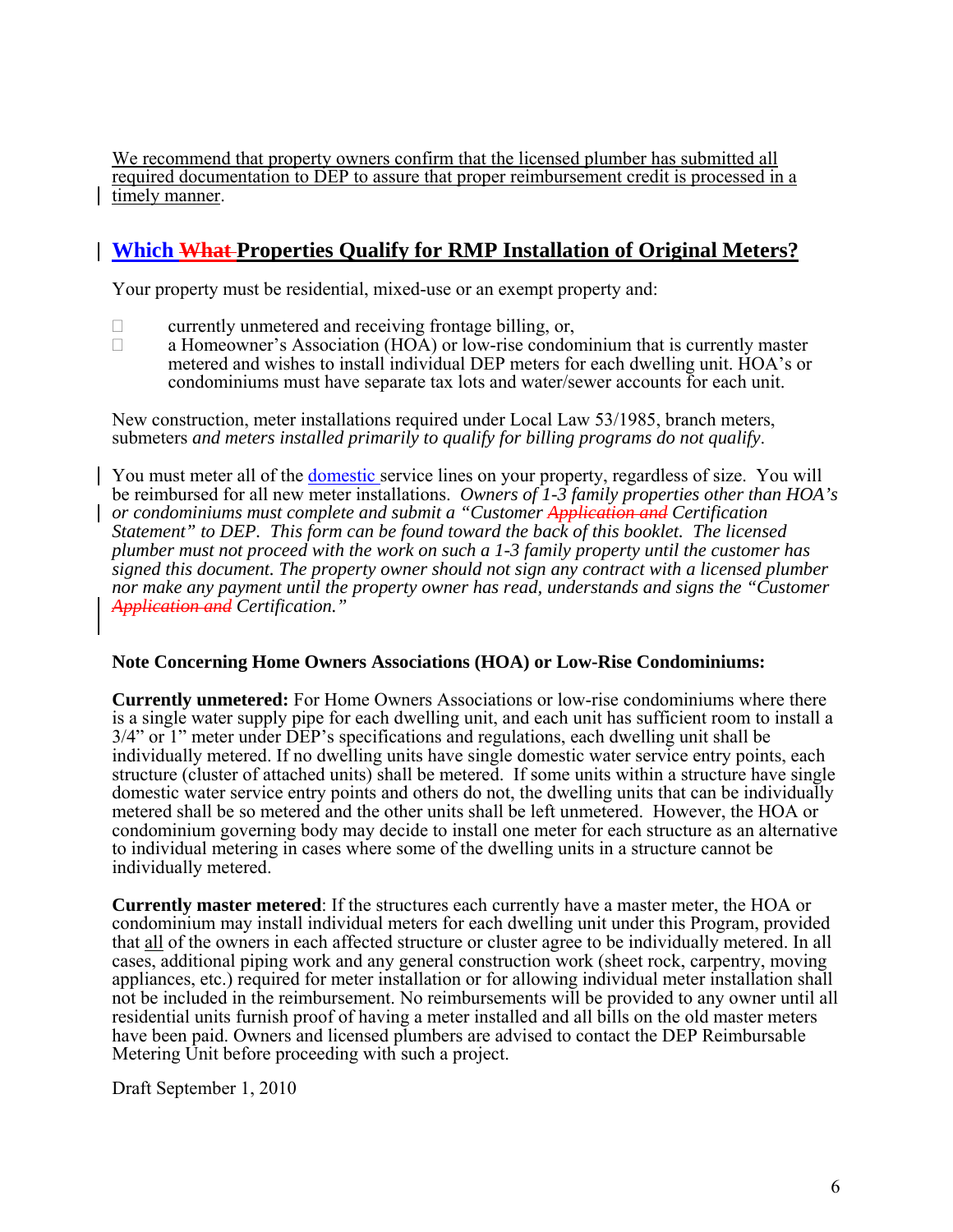### **Which What Properties Qualify for RMP Replacement of Existing Meters?**

A reimbursement will only be provided for the replacement of a broken or non-remotable existing meter, a meter  $1\frac{1}{2}$ " or larger meter more than five years old or a meter smaller than  $1\frac{1}{2}$ " that is more than 150 years old that DEP uses for direct billing purposes, in any building class. Reimbursements will not be provided for replacement of cooling tower meters, branch or submeters, meters removed without a permit or meters used primarily for qualifying for a sewer allowance or billing program. If the old installation does not meet current installation regulations as described by RCNY Title 15 Chapter 20 and the List of Approved Water Meters, the replacement must be brought up to specifications, including the installation of an remote meter-reading receptacle or automatic meter reading transmitter unit ("MIUMTU") which meets DEP standards, and, for turbine and compound meters, a meter manufacturer's strainer and test tee. Separate reimbursement amounts are provided for replacement of the meter and for replacement/installation of any required strainer, if a strainer is not already present**.** The licensed plumber must report the final reading from the old meter on the completed permit.

### **Application Steps**:

- 1. The owner of a residential property decides to install a water meter(s) for the property on their own, or to replace a meter that is no longer functioning properly, or does not allow remote readings. The owner calls one or more licensed plumbers to obtain bids for the work. The plumber should survey the property and provide the owner with a cost proposal. Owners are cautioned against taking bids from contractors who have not surveyed the property and are also cautioned that there is always the possibility that complications will result in costs which were not included in the estimate. The licensed plumber should clearly indicate to the customer any cost which is above the DEP reimbursement or costs which are not covered by the DEP reimbursement which the owner must pay. The owner may also wish to call DEP and request the current list of plumber complaints to determine whether their prospective plumber has a poor "track record." See the section "Important Notice to Licensed Plumbers," below. The owner should also ask the licensed plumber about insurance coverage and the length of their warranty on labor. For information, DEP's contractors provide the City with a one-year warranty on labor, starting on the date DEP inspects and approves an installation. DEP will not assume maintenance responsibility for an RMP meter until one year after successful inspection of the meter installation. An owner should not sign any contract or agree to any cost proposal from a licensed plumber unless the plumber has surveyed the property, provided a detailed cost proposal and indicated any costs above the reimbursement amount. If it is a 1-3 family property, the customer must read and sign the "Customer Application and Certification Statement."
- 2. The Owner completes the "Property Owner's Certification and Application for the RMP," and the licensed plumber submit that form and a permit application at one of the BCS Borough offices, which issues the permit. Meter permits are required for original and replacement meter installations and repairs. A "break seal" permit is required for the replacement of a meter register. The plumber should make sure that the clerk at the borough office stamps the permit "Reimbursable Metering" or "Window of Opportunity" but a failure by DEP staff to do this shall not disqualify an application. In the case of outdoor pit meter installations, DEP must pre-inspect the site to confirm that an outdoor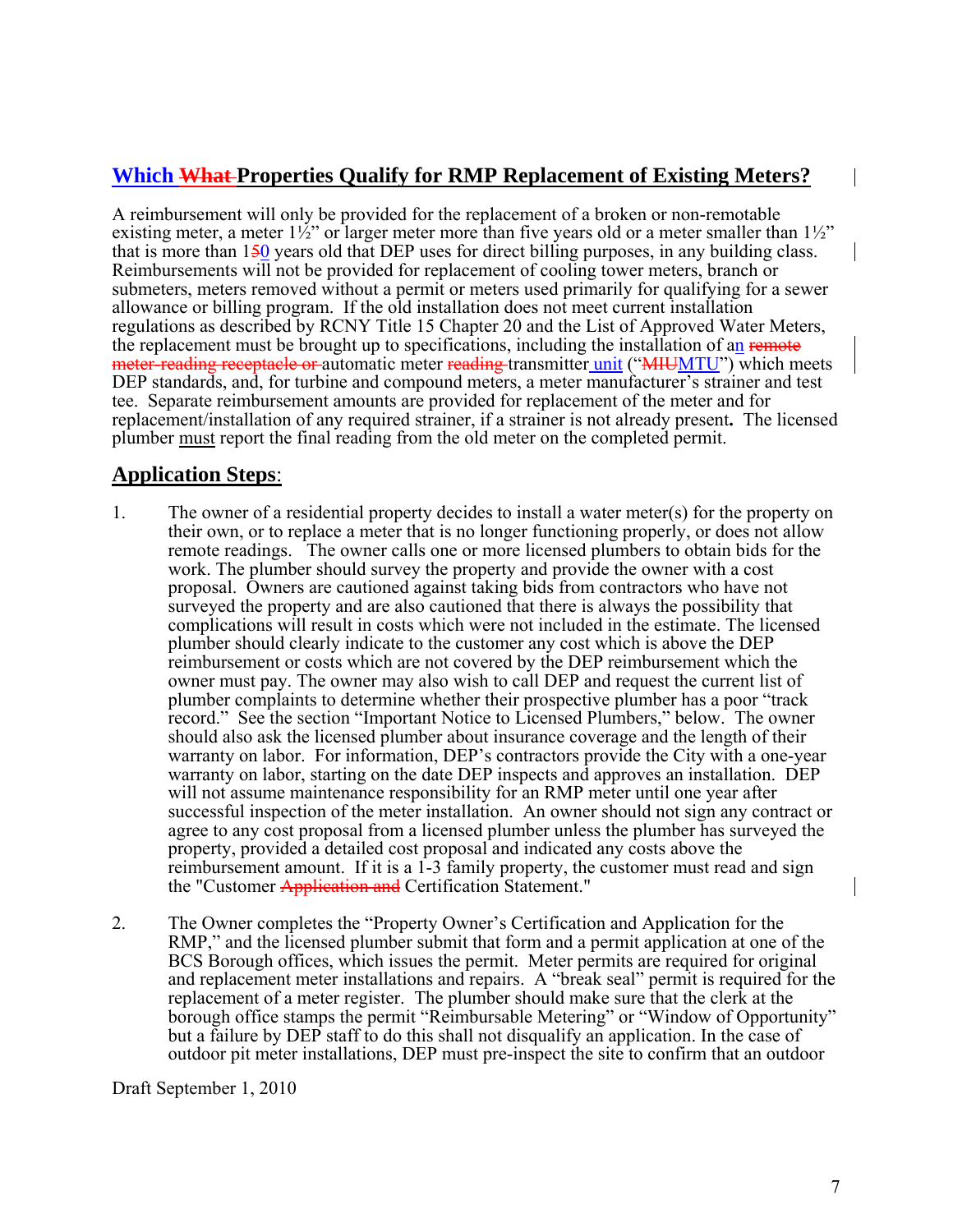pit meter installation is appropriate or the owner risks the possibility that DEP will only approve reimbursement for an indoor installation.

3. The licensed plumber installs the meter and the associated equipment, valves, fittings, and instrumentation and then submits the following documents to the BCS Borough Office **and** to the "Reimbursable Metering Unit" at DEP's Lefrak Office:

**Submit the following documents to the DEP BCS Borough Office [within 30 calendar days of meter work except for the completed permit]** (addresses are on page 7):

- □ Completed Permit (original) **MUST BE SUBMITTED WITHIN <del>72 HOURS</del> TEN BUSINESS DAYS OF METER INSTALLATION/REPLACEMENT**
- □ "Itemized Bill for Reimbursement" (copy)
- □ "Owner's Affidavit of Work Completed" (copy)
- $\Box$  "Customer Application and Certification" (For 1-3 family properties, only copy)

. **Submit the following documents to the "Reimbursable Metering Unit" [within 30 calendar days or the meter work** ]( James Gallagher, DEP BCS Metering/Conservation Unit, 96-05 Horace Harding Expressway, 1<sup>st</sup> Floor, Corona, NY 11368-4100):

- $\Box$  Completed Permit (copy)
- "Property Owner's Certification and Application for RMP" (copy)
- □ "Itemized Bill for Reimbursement" (original)
- □ "Owner's Affidavit of Work Completed" (original);
- □ "Customer Application and Certification" (For 1-3 family properties, only original)
- $\Box$  "Refund and Transfer Form." (original) if you wish to receive a refund check instead of leaving the credit on your water/sewer account.

Mixing up which office receives copies and which receives originals, as long as one office receives the originals, shall not be a basis for rejection.

4. DEP reserves the right to inspect all or a sample of completed installations. As soon as the meter work is completed and permit returned, the property owner must contact the DEP Borough Office to schedule an inspection to occur within 45 days of completion of the meter work. Failure to schedule and keep this appointment will disqualify the work from RMP reimbursement. The licensed plumber is responsible for the installation's compliance with all codes and regulations. DEP will not be responsible for any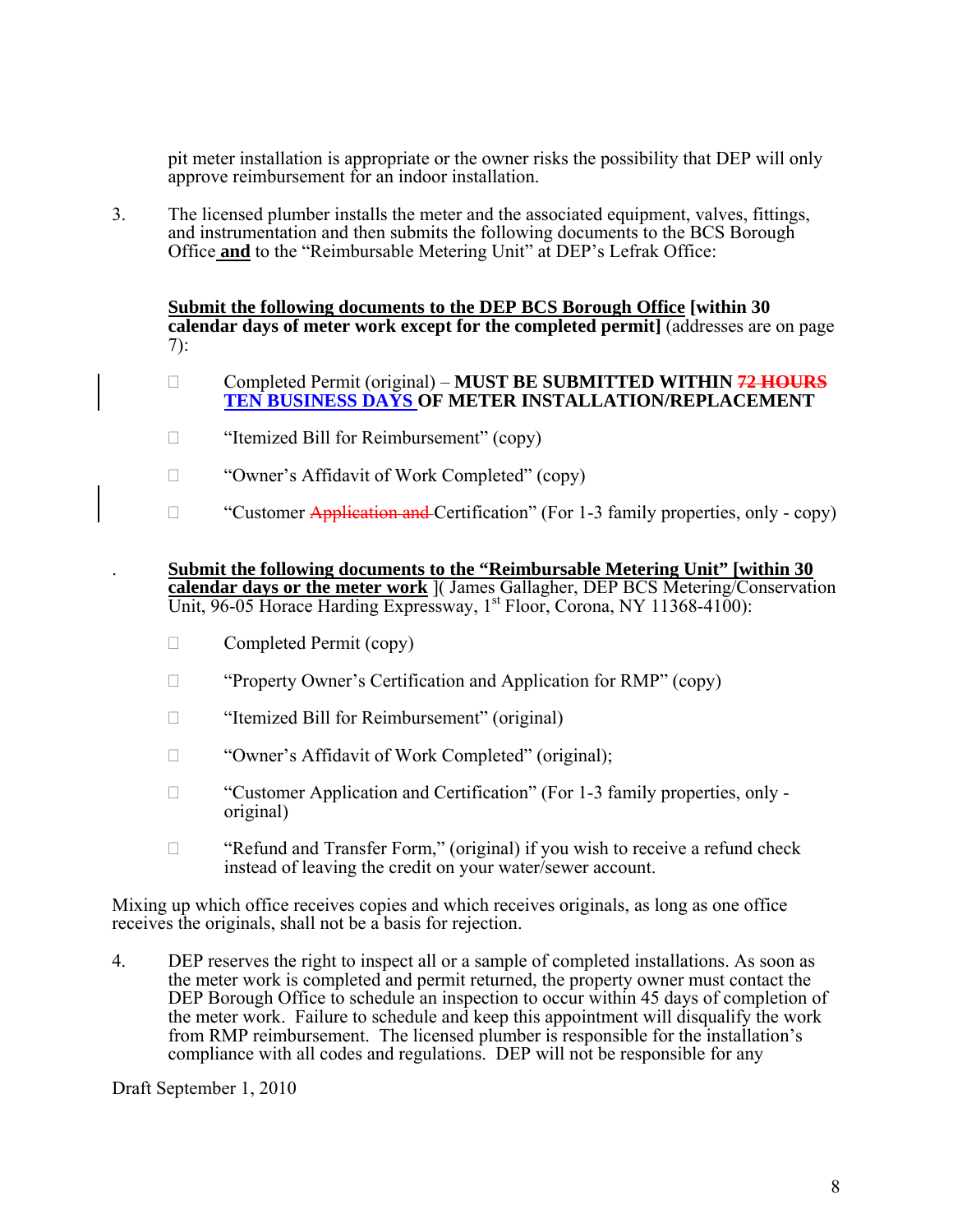additional costs resulting from errors in the original work. Upon submission of a completed permit the DEP Borough office will establish a meter on the building's water/sewer account or place the new meter on the account.

5. Once the meter has been established for the property's account and the work has passed inspection, DEP's Reimbursable Metering Unit will apply a credit to the property's water/sewer account to reimburse the owner for the meter installation costs. At this point, if the owner has submitted a "Refund and Transfer Form" to DEP, and the credit will not be consumed by bills within a year, DEP's Refund Unit will process a refund check for the net reimbursement credit on the water/sewer account. The refund check will be payable to the party listed in the water/sewer account for the property. The check will not be made out to anyone else. Any monies owed to the Water Board for unpaid water/sewer charges will automatically be deducted from the credit before a check is issued.

### **Common Problems with RMP Projects**

 The following problems are the common sources of delay for reimbursements and approvals:

- **1.** The licensed plumber fails to return the completed **sealed** permit to the BCS Borough office from which it was issued, or fails to write the meter number, remote ID number (ABB/Kent, Badger, Hersey and Sensus meters), final reading for the old meter, or the set date on the permit. The meter cannot set up on the water/sewer account and an inspection cannot be scheduled until the sealed permit is properly returned. **The permit must be returned within 72 hours ten business days of completion of the work or the project will not qualify for reimbursement.**
- 2. The licensed plumber fails to properly install wires from the meter register to a wire the remote receptacle on the exterior of the building properly.  $\rightarrow$  DEP will install the AMR MHIU. The contractor should possess a "probe" or "gun" for testing the ability to get a good remote reading. DEP may decide to install the MIU's itself.
- 3. Owner or licensed plumber fails to send documents to *both* the Borough office and RMP Unit (James Gallagher).
- 4. Documents are mailed to a general address ("DEP" instead of the specific person or their title).
- 5. The licensed plumber charges the customer sales tax. Meter installations are *not* subject to sales tax on the customer.
- 6. The licensed plumber fails to drill holes in flanges for seal wire.
- 7. The Refund Application is not signed and dated.
- 8. For meter replacements, the licensed plumber has not written the final reading from the old meter on the completed permit.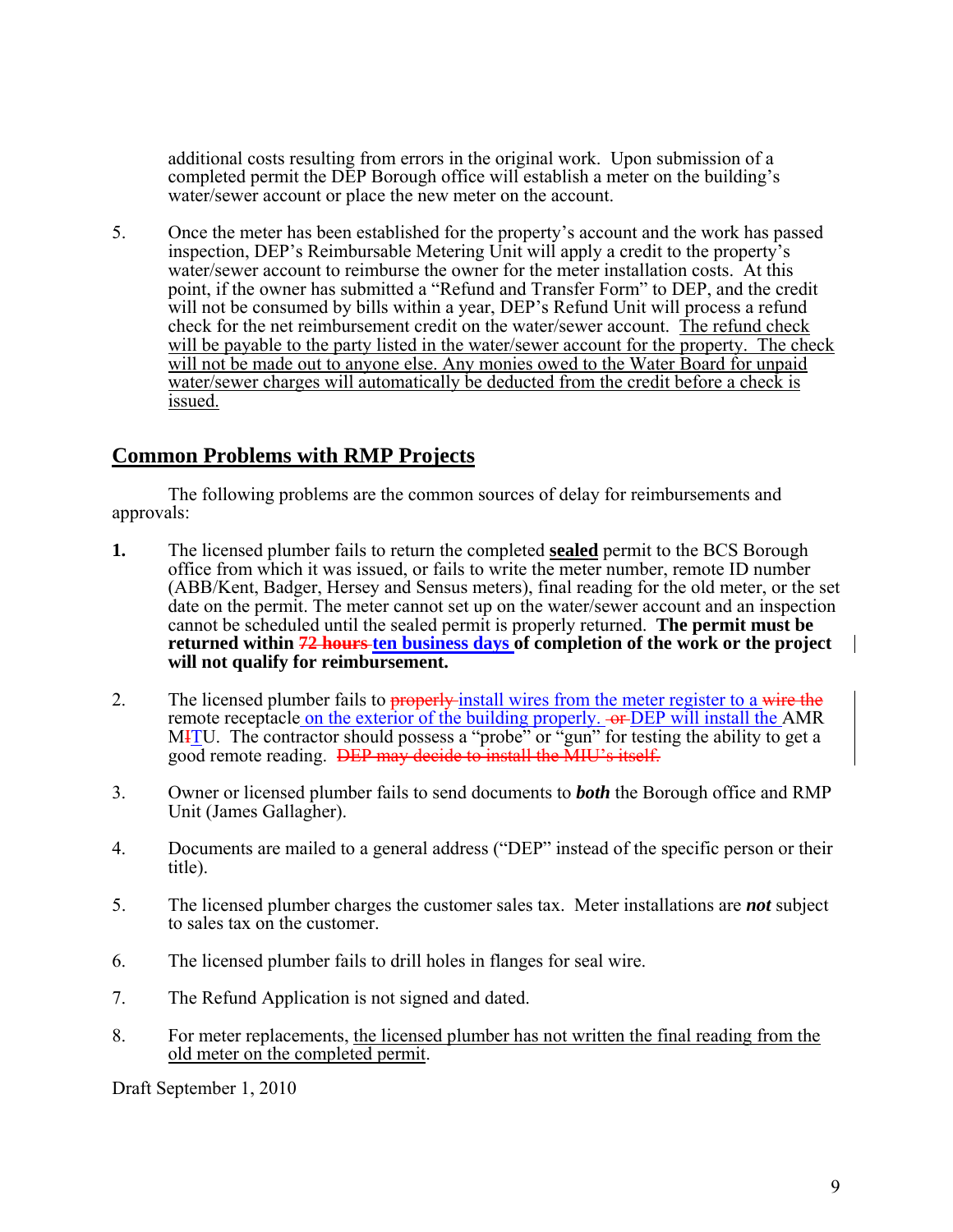- 9. The customer submits a refund application form for refunds other than the meter installation or replacement. Doing this will slow all of the refund checks. For refunds other than the meter installation/replacement, send the refund application directly to: BCS Refund Unit, 7<sup>th</sup> Floor, New York City Department of Environmental Protection, 59-17 Junction Blvd., Flushing, NY 11373-5108.
- 10. Reimbursements are not provided for meters that were illegally removed or for meters being replaced only because the owner has increased the size of the water service. If the water service is being replaced with a larger service *and the original meter was not operating properly*, a meter replacement reimbursement for the original meter size can be issued.

### **Important Notifications to Licensed Plumbers:**

DEP will report licensed plumbers who are found to have been responsible for any of the following more than once per year to the Department of Buildings. DEP will also maintain a log of inspection failures or other repeated problems and will make a list of plumbers with chronic work problems available to the public on request. The following problems will be logged:

- $\Box$  Installing a pit meter when an indoor meter installation was appropriate or telling a customer that an indoor installation will lead to a reimbursement for an outdoor pit meter
- $\Box$  Poor work quality or workmanship
- $\Box$  Installation work that violates Codes or DEP specifications
- $\Box$  Failure to return permits to the Borough Office or furnishing incorrect information on permits
- $\Box$  Failure to submit reimbursement forms in a timely manner, resulting in a delay in the customer receiving their bill credit
- $\Box$  Misleading or false advertising, including anyone other than a plumbing company advertising plumbing services, unsecured guarantees of savings and other claims which are not consistent with program rules or procedures
- $\Box$  Failure by the licensed plumber to provide a labor warranty of at least one year from the date of DEP acceptance
- Note: Pit meter installations must conform to the technical specifications of BCS pit meter installation contracts. All remote meter reading receptacles for all projects must be the "touch pad" type.

### **Sources of Additional Information**

Licensed plumbers should obtain the following documents. They are available from DEP's Reimbursable Metering Unit and at DEP's website, [www.nyc.gov/dep,](http://www.nyc.gov/dep) at the following link: [http://www.nyc.gov/html/dep/html/water\\_and\\_sewer\\_bills/propmgmt.shtml](http://www.nyc.gov/html/dep/html/water_and_sewer_bills/propmgmt.shtml)

"List of Approved Meter and Related Equipment" (This document also includes current meter installation drawings)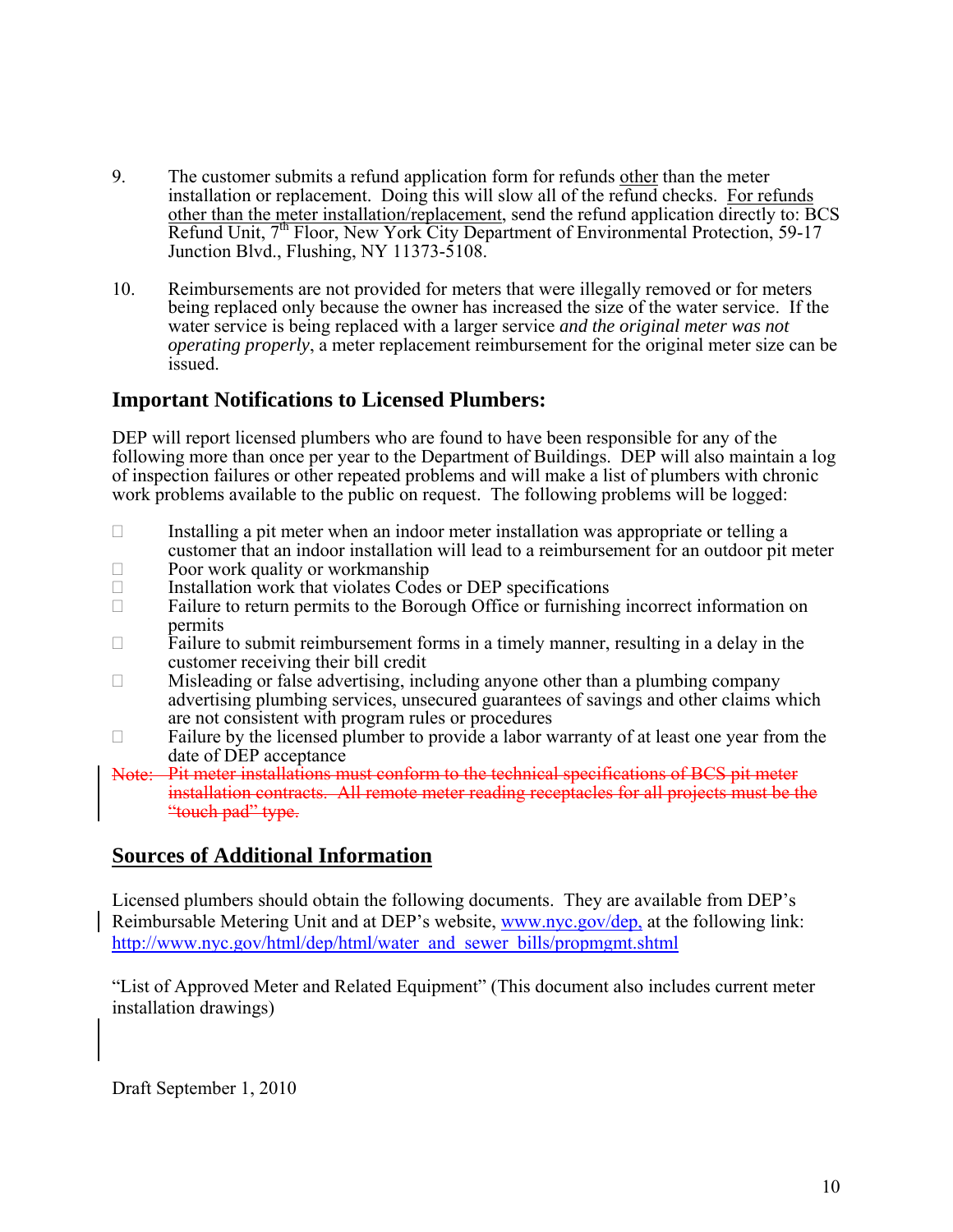Meter Technical Issues (Meter and installation specifications)

Jerry Califana, Bureau Engineer (718) 595-4685

William Calbert, Chief InspectorManager, Meter Test Facility: (718) 802-1532330-3153 Jerry ArchibaldJames Pena, Chief Inspector, Manhattan Office: (212) 643-2205 Winston ShirleyJerry Archibald, Chief Inspector, Bronx Office: (718) 579-6981466-8441 Barry ParksJohn Bil, Chief Inspector, Brooklyn Office: (718) 923-2603 James PenaWinston Shirley, Chief Inspector, Queens Office: (718) 595-4592 John BilBarry Parks, Chief Inspector, Staten Island: (718) 876-6807

#### Reimbursable Metering Reimbursement Processing (and general non-technical questions):

James Gallagher: (718) 595-4701 (James Gallagher, DEP BCS Metering/Conservation Unit, 96-05 Horace Harding Expressway,  $1<sup>st</sup>$  Floor, Corona, NY 11368-4100)

#### Permit Issues

Ivy Cornish, Manhattan Chief Clerk: (718) 643-2203 Jamilla Rosa Tasha Parker, Bronx Acting Chief Clerk: (718) 579-6935466-8460 Helen S. Jarrett, Brooklyn Chief Clerk: (718) 923-2607 Antoinette Newell, Queens Acting Chief Clerk: (718) 595-4604 IsaBbella Burns, Staten Island Chief Clerk: (718) 876-6824(5)09

### **Bureau of Customer Services Borough Offices**

| Manhattan: | 1250 Broadway - 8th Floor (at 32nd Street), 10001-3718      |
|------------|-------------------------------------------------------------|
| Bronx:     | 1932 Arthur Avenue - 6th Floor, 10457-6374                  |
| Brooklyn:  | 250 Livingston Street - $8^{th}$ Floor 11201-5808           |
| Queens:    | 96-05 Horace Harding Expressway $-1^{st}$ Floor, 11368-4100 |
|            | Staten Island: 60 Bay Street - 6th Floor, 10301-2514        |

Refund Unit

Janet Wildrick (718) 595-7829321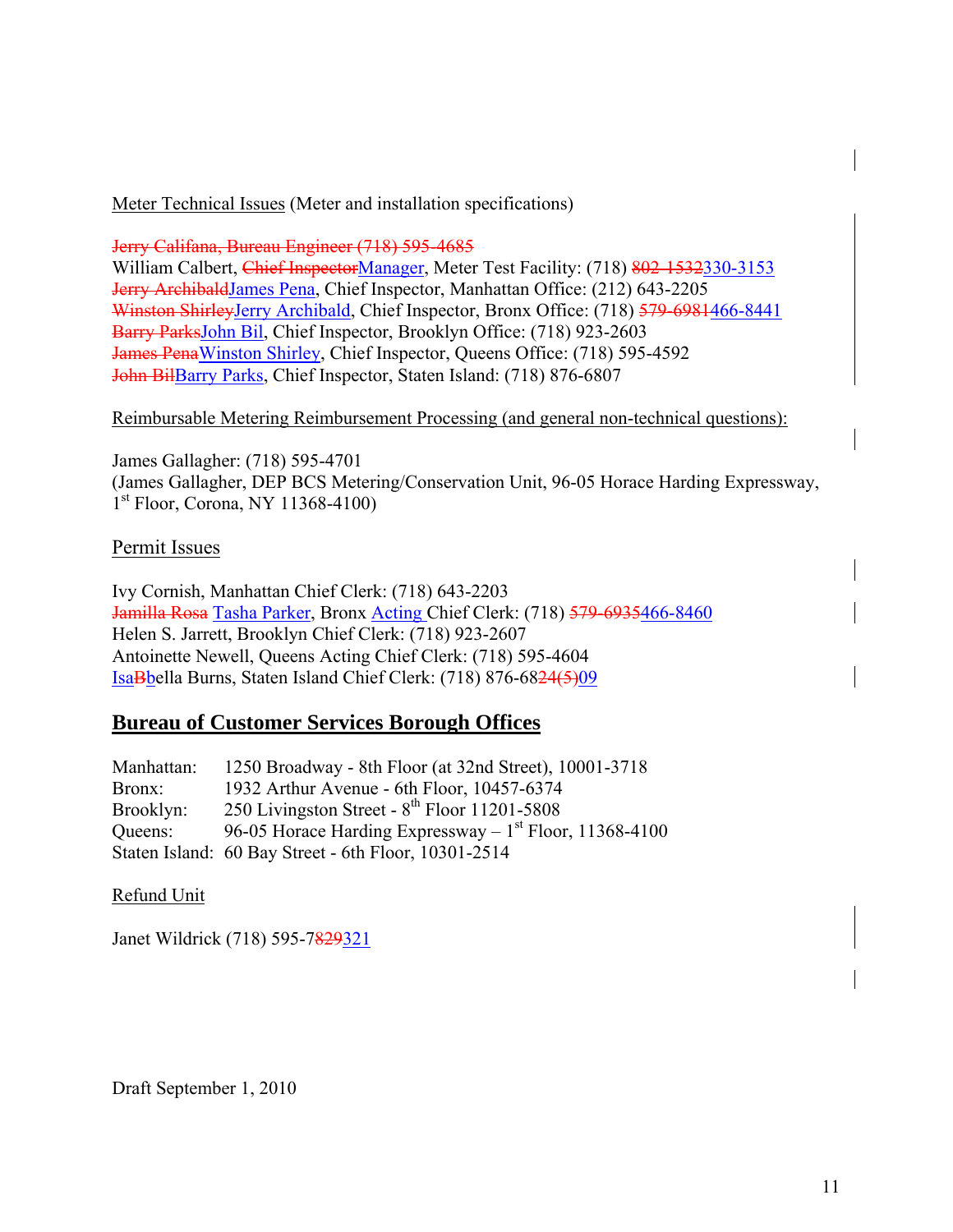| REIMBURSABLE METERING REIMBURSEMENT SCHEDULE (1)<br><b>New Residential Meters for Unmetered Properties Only</b><br>Effective for Permits Returned After OctoberNovember 1, 200710 |                                                   |
|-----------------------------------------------------------------------------------------------------------------------------------------------------------------------------------|---------------------------------------------------|
| <b>Type and Size of Meter</b>                                                                                                                                                     | <b>Scheduled Reimbursement</b>                    |
| <b>Displacement Meters</b>                                                                                                                                                        |                                                   |
| $5/8$ " or $3/4$ "                                                                                                                                                                | \$5001,000                                        |
| 1"                                                                                                                                                                                | \$6001,100                                        |
| 1.5"                                                                                                                                                                              | \$1,1251,500                                      |
| 2"                                                                                                                                                                                | \$1,400Use Single-jet or Electromagnetic<br>meter |
| <b>Turbine Meters</b>                                                                                                                                                             |                                                   |
| 1.5"                                                                                                                                                                              | \$4,1251,800                                      |
| 2"                                                                                                                                                                                | \$2,500                                           |
| 3"                                                                                                                                                                                | \$4,000                                           |
| 4"                                                                                                                                                                                | \$5,500                                           |
| $6$ "                                                                                                                                                                             | \$8,000                                           |
| 8"                                                                                                                                                                                | \$15,000                                          |
| 10"                                                                                                                                                                               | \$20,000 (also for Electromagnetic)               |
| 12"                                                                                                                                                                               | \$23,000 (also for Electromagnetic)               |
| Compound or Electromagnetic Meters                                                                                                                                                |                                                   |
| 2"                                                                                                                                                                                | \$3,000                                           |
| 3"                                                                                                                                                                                | \$4,000                                           |
| 4"                                                                                                                                                                                | \$5,000                                           |
| 6"                                                                                                                                                                                | \$9,0007,500                                      |
| 8"                                                                                                                                                                                | \$13,000                                          |
| Single-Jet Meters                                                                                                                                                                 |                                                   |
| $\frac{3}{4}$ "                                                                                                                                                                   | \$4801,000                                        |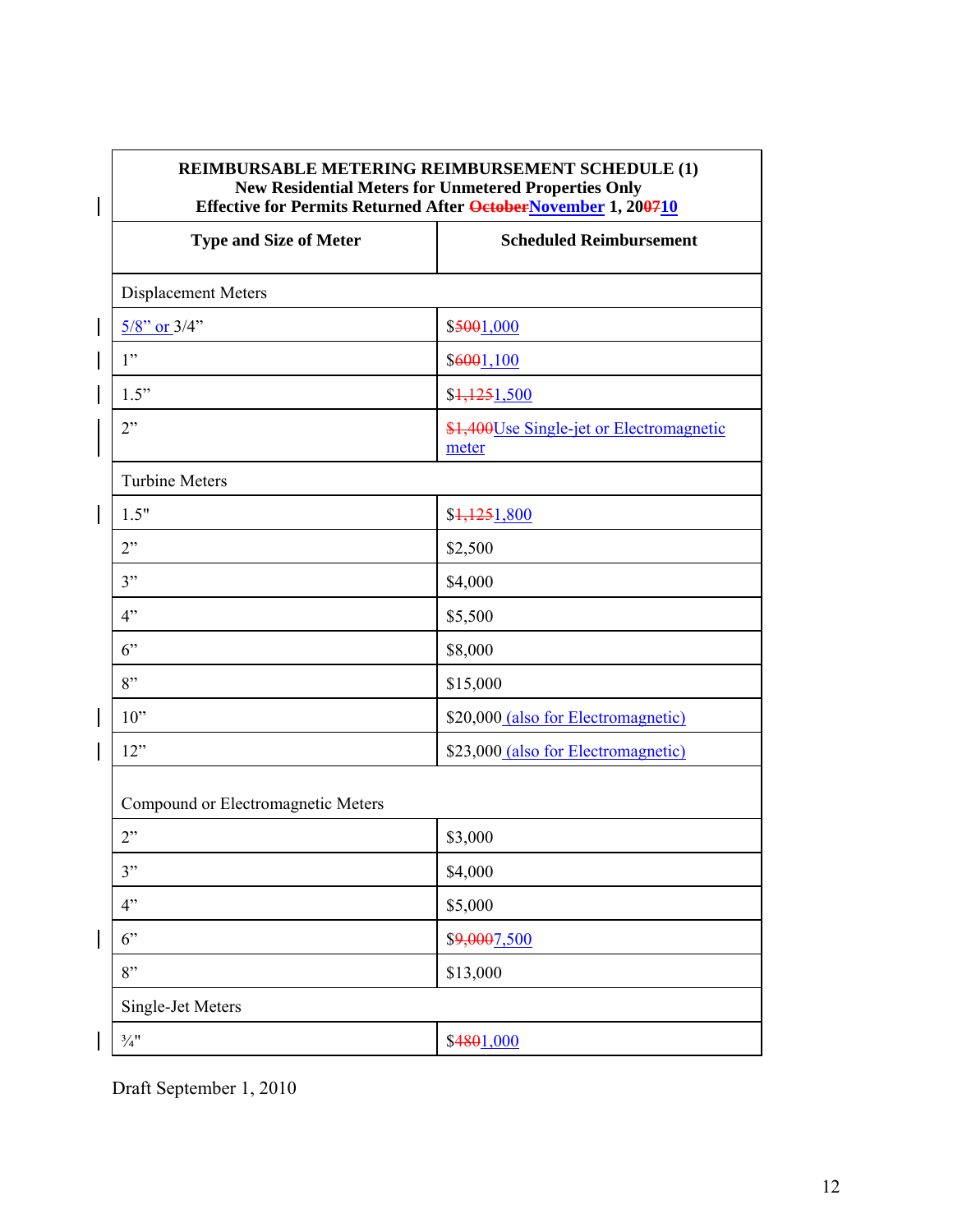| 1"                               | \$7901,300   |
|----------------------------------|--------------|
| $1\frac{1}{2}$ "                 | \$1,1251,800 |
| 2"                               | \$2,1252,600 |
| 3"                               | \$4,0003,500 |
| 4"                               | \$5,0005,500 |
| 6"                               | \$9,000      |
| <b>Detector Check Assemblies</b> |              |
| 2 <sup>2</sup>                   | \$3,000      |
| $2\frac{1}{2}$                   | \$2,525      |
| 3"                               | \$4,000      |
| 4 <sup>2</sup>                   | \$5,000      |
| 6 <sup>2</sup>                   | \$6,000      |
| 8"                               | \$8,000      |
| $40$ "                           | \$12,000     |

| <b>REIMBURSABLE METERING REIMBURSEMENT SCHEDULE (1)</b>                 |
|-------------------------------------------------------------------------|
| <b>New Residential Outdoor Pit Meters For Unmetered Properties Only</b> |
| Effective for Permits Returned After OctoberNovember 1, 200710          |

| Displacement Meters Installed in Outside Pits (See Note 2)       |          |  |  |
|------------------------------------------------------------------|----------|--|--|
| 3/4"                                                             | \$3,000  |  |  |
| 1"                                                               | \$3,500  |  |  |
| $1 - 1/2$ "                                                      | \$4,000  |  |  |
| 2"                                                               | \$4,500  |  |  |
| Turbine or Electromagnetic Meters Installed in Pits (See Note 2) |          |  |  |
| 2"                                                               | \$11,800 |  |  |
| 3"                                                               | \$12,575 |  |  |
| 4"                                                               | \$13,575 |  |  |

Draft September 1, 2010

 $\overline{\phantom{a}}$ 

 $\overline{\phantom{a}}$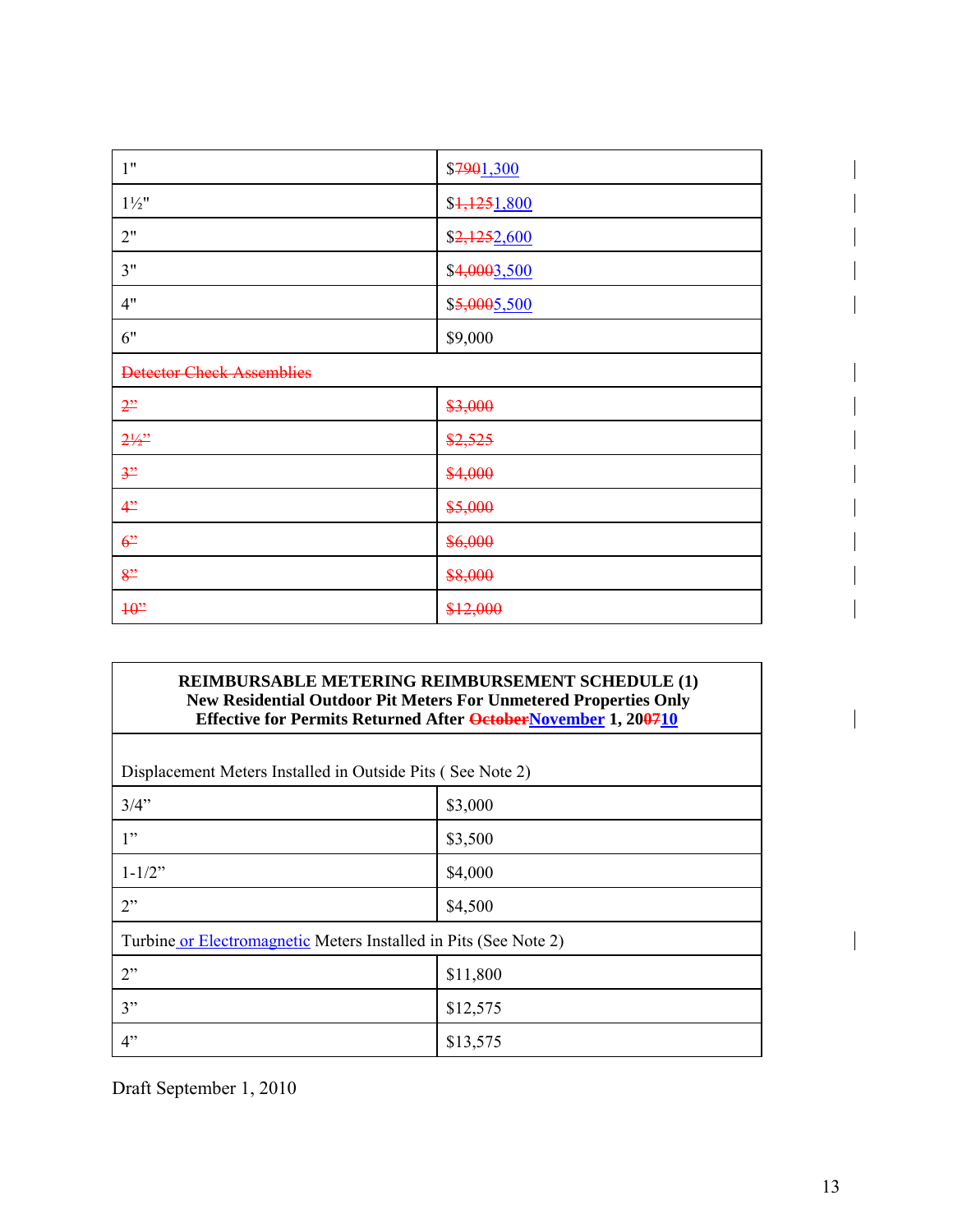| 6"                                                                            | \$20,100                |  |
|-------------------------------------------------------------------------------|-------------------------|--|
| Compound, Single-Jet or Electromagnetic Meters Installed in Pits (See Note 2) |                         |  |
| 2"                                                                            | \$12,370                |  |
| 3"                                                                            | \$13,600                |  |
| 4"                                                                            | \$15,130                |  |
| 6"                                                                            | \$21,975                |  |
| Detector Checks Installed in Pits (See Note 2)                                |                         |  |
| 3 <sup>2</sup>                                                                | \$13,100                |  |
| 4"                                                                            | \$13,700                |  |
| 6 <sup>2</sup>                                                                | \$19,025                |  |
| All Other Meters Installed in Pits or in Above-Ground Enclosures (See Note 2) |                         |  |
| Over 6" in Outdoor Vault, Any Size in<br><b>Above-Ground Enclosure</b>        | Individually negotiated |  |

#### **REIMBURSABLE METERING REIMBURSEMENT SCHEDULE Replacement Meters Only Effective for Permits Returned After OctoberNovember 1, 200710**

| Replacement of Displacement Meters            |              |
|-----------------------------------------------|--------------|
| 5/8"                                          | \$400700     |
| 3/4"                                          | \$450820     |
| 1"                                            | \$500850     |
| 1.5" with 1.5" Single-Jet or Electronic       | \$7001,500   |
| 2" with 2" Single-Jet or Electronic           | \$9001,700   |
| <b>Replacement of Small Single-Jet Meters</b> |              |
| $\frac{3}{4}$                                 | \$820        |
| 1"                                            | <b>\$850</b> |
| 1.5"                                          | \$1,500      |

Draft September 1, 2010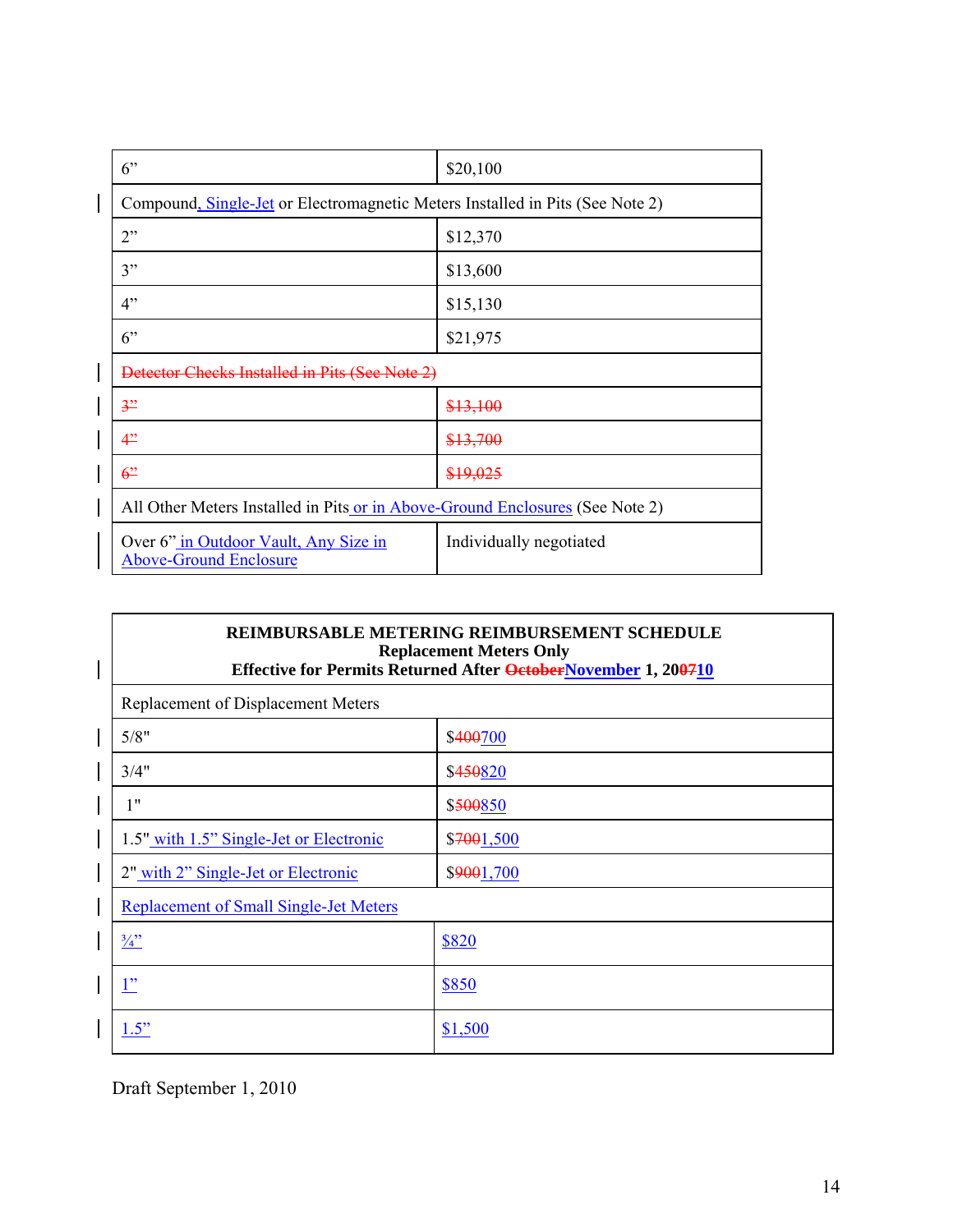|                                                   | Replacement of Turbine Meters with Turbine or Electromagnetic Meters                       |
|---------------------------------------------------|--------------------------------------------------------------------------------------------|
| Replacement of 1.5" - 3"                          | \$44002,000                                                                                |
| 4"                                                | \$2,900                                                                                    |
| 6"                                                | \$4,000                                                                                    |
| 8"                                                | \$5,0006,000                                                                               |
| 10" / 12"                                         | \$10,000                                                                                   |
| $16$ "                                            | \$13,000                                                                                   |
| Repair/Rebuild of Turbine Meters (See Note 1244)  |                                                                                            |
| $1.5" - 3"$                                       | \$700                                                                                      |
| 4"                                                | \$8001,000                                                                                 |
| $6 - 8$ "                                         | \$4,0001,500                                                                               |
| $10" - 12"$                                       | \$1,3003,000                                                                               |
| <b>Electromagnetic Meters</b>                     | Replacement of Compound, Single-Jet or Electromagnetic Meters with Compound oSingle-Jet or |
| 2" / 3"                                           | \$2,2002,600                                                                               |
| 4"                                                | \$3,500                                                                                    |
| 6"                                                | \$5,0007,000                                                                               |
| 8"                                                | \$8,000                                                                                    |
|                                                   | Replacement of Compound Meters with Single-Jet Meters (See Note 8)                         |
| 2"                                                | \$1,407                                                                                    |
| 3"                                                | \$2,427                                                                                    |
| 4"                                                | \$3,485                                                                                    |
| 6"                                                | \$5,632                                                                                    |
| Repair/Rebuild of Compound Meters (See Note 1244) |                                                                                            |
| $2" - 4"$                                         | \$7503,000                                                                                 |
| $6 - 8$ "                                         | \$8505,000                                                                                 |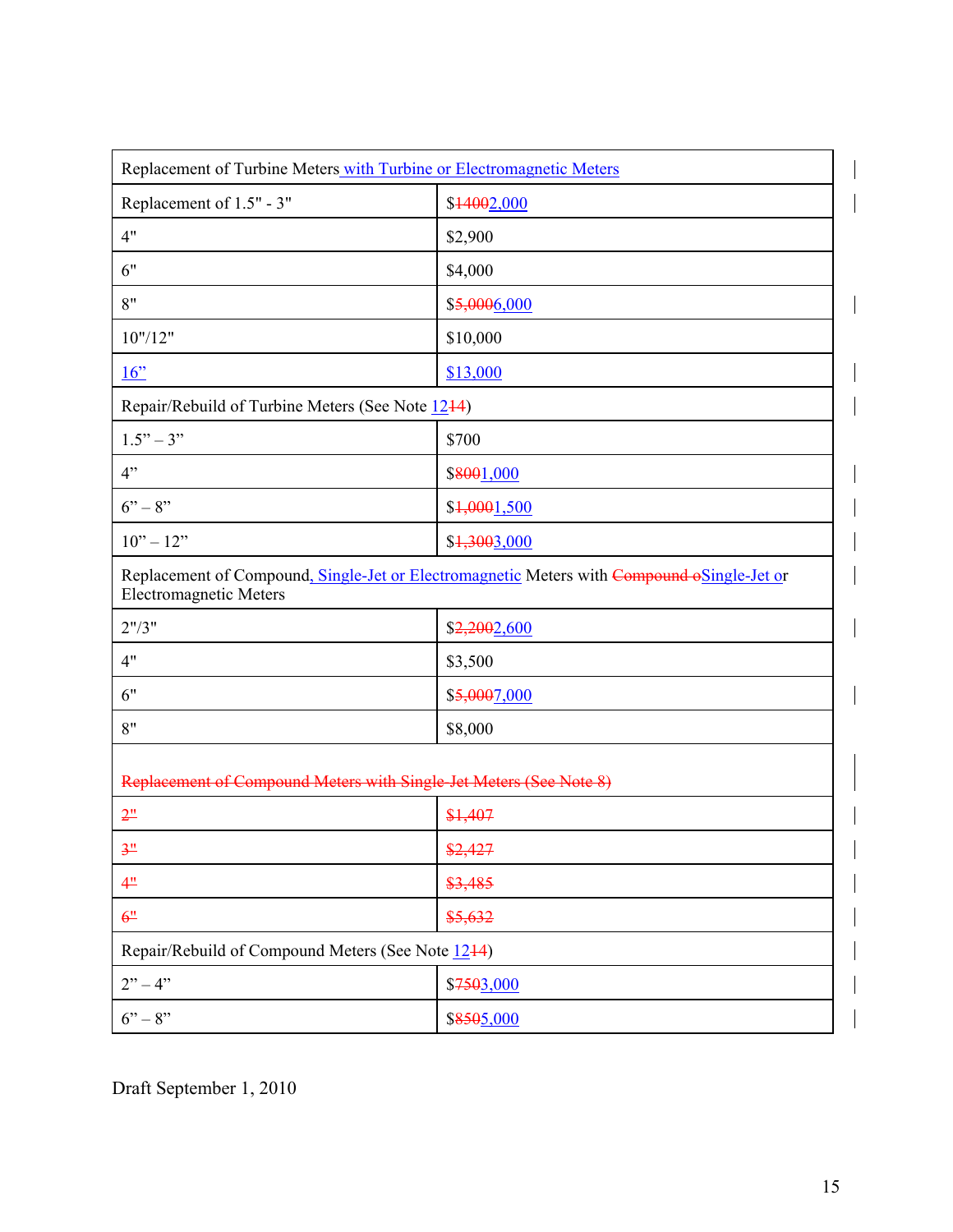| Fire Service Meter covers the entire service) | Replacement of Fire Service Meter with New Fire Service Meter (Combined Services Only where one                                                                                                 |  |  |
|-----------------------------------------------|-------------------------------------------------------------------------------------------------------------------------------------------------------------------------------------------------|--|--|
| 3"                                            | \$4,0008,000                                                                                                                                                                                    |  |  |
| 4"                                            | \$6,0008,500                                                                                                                                                                                    |  |  |
| 6"                                            | \$8,00010,000                                                                                                                                                                                   |  |  |
| 8"                                            | \$10,00012,000                                                                                                                                                                                  |  |  |
| 10"                                           | \$15,000                                                                                                                                                                                        |  |  |
| 12"                                           | \$20,000                                                                                                                                                                                        |  |  |
| operating)                                    | Replacement of Fire Meter or Detector Check with New Detector Check in Residential Buildings<br>(only if old meter does not have an encoded register or DEP has certified that old meter is not |  |  |
| 3 <sup>n</sup>                                | \$1,164                                                                                                                                                                                         |  |  |
| 4"                                            | \$1,304                                                                                                                                                                                         |  |  |
| 6 <sup>n</sup>                                | \$1,630                                                                                                                                                                                         |  |  |
| 8"                                            | \$2,540                                                                                                                                                                                         |  |  |
| $\frac{10}{3}$                                | \$3,780                                                                                                                                                                                         |  |  |
| Replacement of Hot Water Meters (See Note 89) |                                                                                                                                                                                                 |  |  |
| $\frac{3}{4}$ "                               | \$200800                                                                                                                                                                                        |  |  |
| 1"                                            | \$250850                                                                                                                                                                                        |  |  |
| $1\frac{1}{2}$ "                              | \$3001,500                                                                                                                                                                                      |  |  |
| 2"                                            | \$3501,700                                                                                                                                                                                      |  |  |
|                                               | Furnishing and Installing Strainers (only where existing meter lacks a strainer)                                                                                                                |  |  |
| 3"                                            | \$520                                                                                                                                                                                           |  |  |
| 4"                                            | \$660                                                                                                                                                                                           |  |  |
| 6"                                            | \$890                                                                                                                                                                                           |  |  |
| 8"                                            | \$1,290                                                                                                                                                                                         |  |  |
| 10"                                           | \$1,660                                                                                                                                                                                         |  |  |
| 12"                                           | \$1,870                                                                                                                                                                                         |  |  |

Draft September 1, 2010

 $\overline{\phantom{a}}$ 

 $\overline{\phantom{a}}$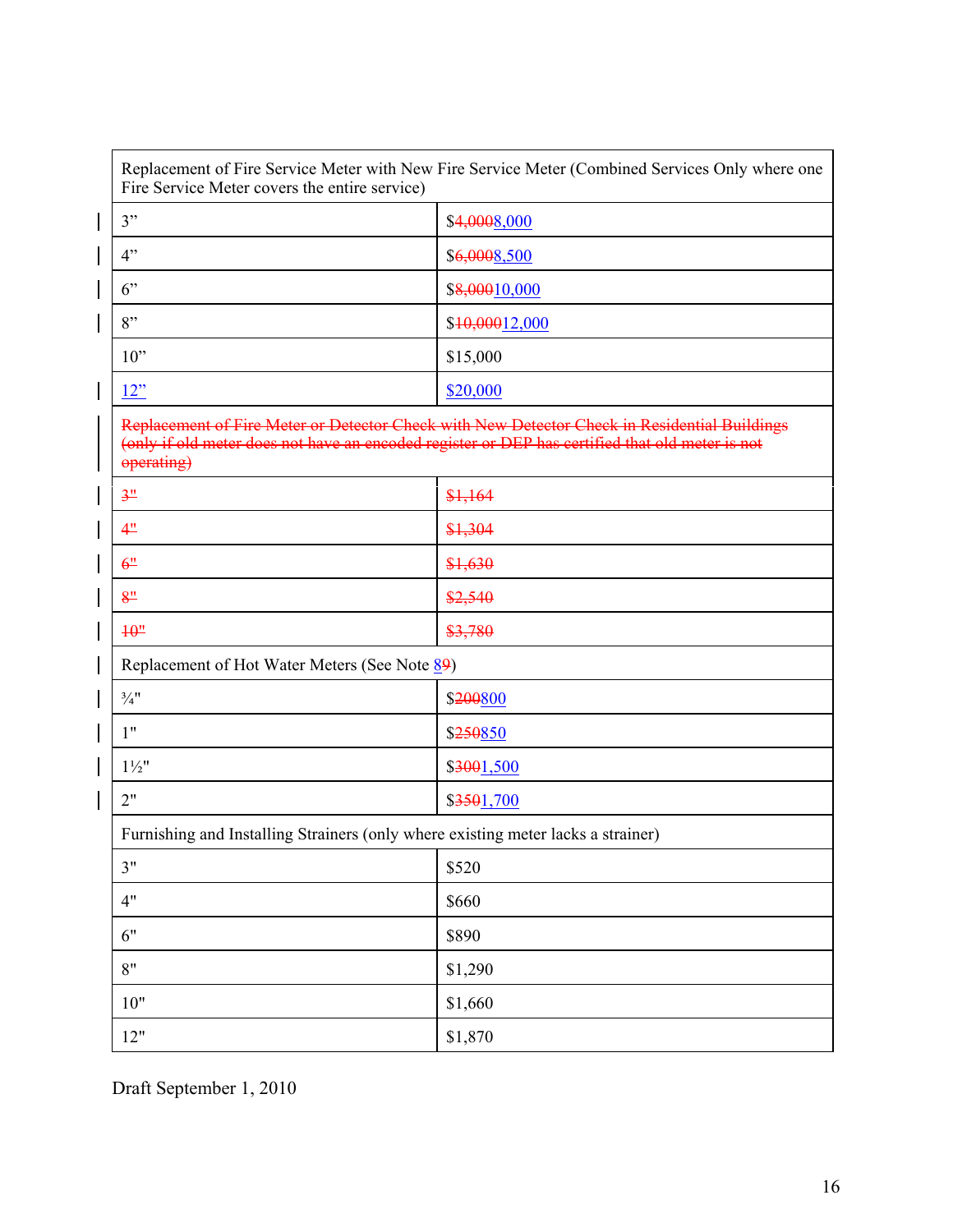| <b>Installation/Replacement of Remote Receptacle Only (New shall be Touch Pad-type only)</b><br>See Note 11 under "Automatic Meter Reading Equipment Notes, Terms and Conditions," below. |       |  |
|-------------------------------------------------------------------------------------------------------------------------------------------------------------------------------------------|-------|--|
| A₩                                                                                                                                                                                        | \$59  |  |
| Replacement of Meter Register Head(s) Only (See Note 10)                                                                                                                                  |       |  |
| Displacement Meters, Turbine Meters,<br>Single-Register Compound Meters                                                                                                                   | \$150 |  |
| Double-Register Compound Meters                                                                                                                                                           | \$300 |  |

|                                                                          | <b>In-Bound Telephone Automatic Meter Reading Equipment</b><br><b>Effective for Permits Returned After October 1, 2007</b> |  |
|--------------------------------------------------------------------------|----------------------------------------------------------------------------------------------------------------------------|--|
| All installations, per panel, initial installation                       | \$500                                                                                                                      |  |
| Replacement panel after at least three years of<br>CATU100<br>$\sqrt{2}$ | \$300                                                                                                                      |  |
| See "Telephone AMR Notes, Terms and Conditions" below                    |                                                                                                                            |  |

| <b>Radio-Based Automatic Meter Reading Equipment</b>                                                                                                                                                                                        |         |  |
|---------------------------------------------------------------------------------------------------------------------------------------------------------------------------------------------------------------------------------------------|---------|--|
| All Installations, per Meter Interface Unit<br><del>An instantions, per weler interace only</del>                                                                                                                                           | ᢒᡔᡔᡃᠣᡃᠣ |  |
| See Note 11 under "Automatic Meter Reading Faugument Notes, Terms and Conditions" below<br><u>bec role of ander traditions</u> include reading Equipment Poles, Femis and Conditions,<br>$\overline{\mathbf{v}}$ or $\overline{\mathbf{v}}$ |         |  |

### **NOTES, TERMS AND CONDITIONS**

- 1. Reimbursement amounts shown are for the cost of the meter, fittings and pipe work necessary for its installation/replacement *only*. Except for the installation of a strainer in meter replacement projects, the cost of any other work which may be necessary to correct deficiencies or improve a building's piping is not included in the scheduled amounts and will not be reimbursed. The reimbursement will be equal to the scheduled amount for each size and type of meter installed or the actual amount paid to a plumber, whichever is less. The licensed plumber shall provide the owner with a one-year warranty on labor.
- 2. Meters installed in outdoor pits are only allowed for locations when an inside-thebuilding meter location is not possible as determined and approved in writing by DEP. Failure to have DEP pre-inspect possible outdoor pit meter locations exposes the owner to the possibility that DEP will determine that an indoor installation could have been performed and that only reimbursement for an indoor installation shall be provided.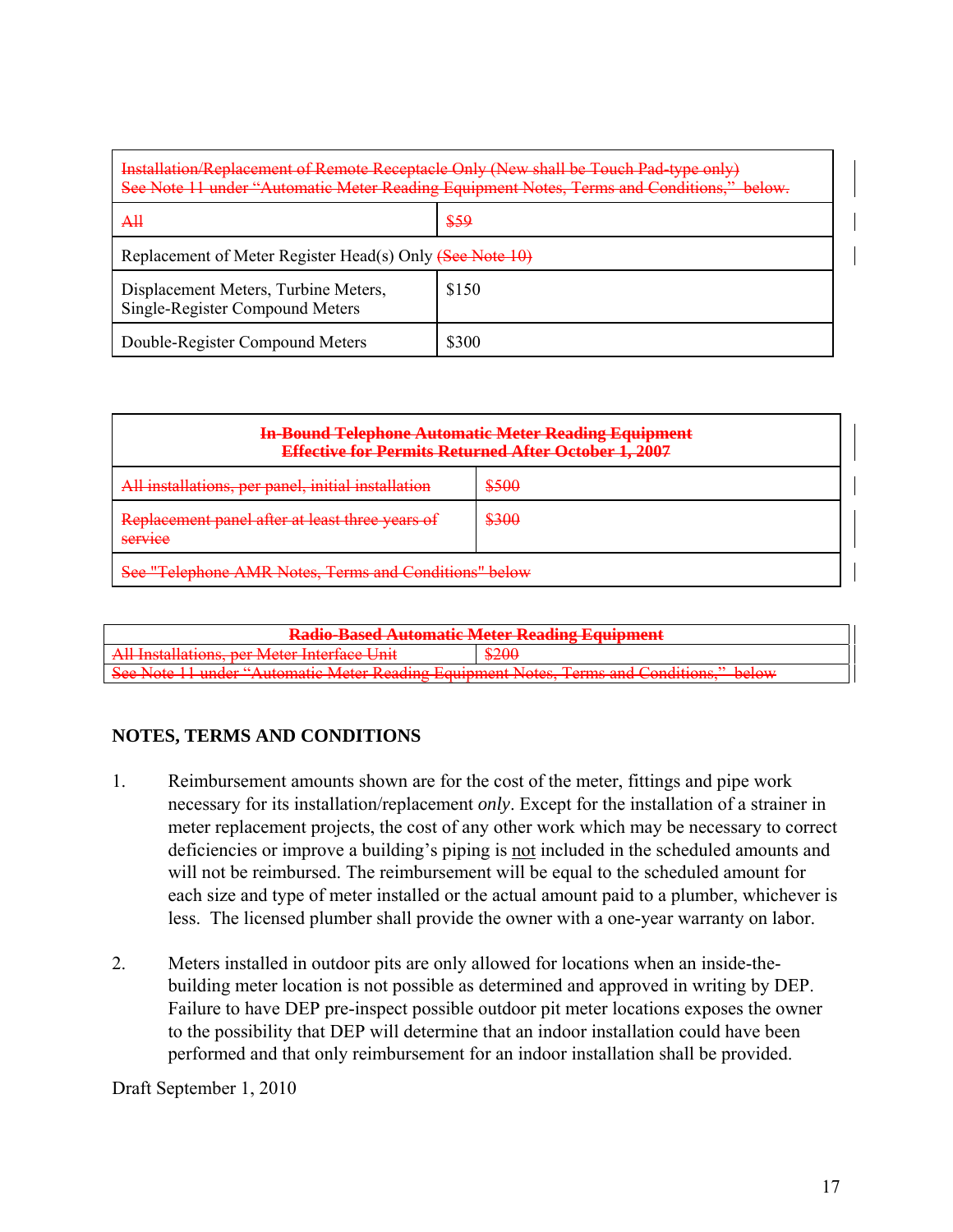These are generally limited to a) homes with finished basements where the water service enters the home, b) confined locations where neither a positive displacement nor singlejet meter can be installed indoors. The reimbursement amounts indicated above include the cost of the meter, all required appurtenances, and the meter pit itself which must conform to the Department's regulations/specification for meter pit installations contained in the "List of Approved Water Meters and Related Equipment With with Typical Water Meter Setting Details" The "pit meter" reimbursement amounts apply only to pits dug outside. They do not apply to expansion of concrete pits inside a basement, garage or home.

- 3. All work must comply with the "Rules and Regulations Governing and Restricting the Use and Supply of Water" (Rules of the City of New York, Title 15, Chapter 20) and DEP's - "List of Approved Water Meters and Related Equipment W with Typical Water Meter Setting Details".
- 4. New construction, meters required to comply with Local Law 53/1985 (substantial renovations or new construction), fire meters on dedicated fire services, submeters of any kind or meters for an end use which may qualify for a wastewater allowance or billing program under the Water and Wastewater Rate Schedule do not qualify for reimbursement under the "Reimbursable Metering Program."
- 5. The licensed plumber and applicant shall follow the specific application procedures described in the Department's booklet, "Reimbursable Metering Program."
- 6. The reimbursement for strainers applies only if the old meter lacks a strainer.
- 7. The reimbursement for replacement of fire meters or detector check valve assemblies ("DCV") shall only apply if the existing fire meter or DCV does not have an encoded register (register does not permit remote reading) or DEP has previously found that the existing meter is not operating properly. The replacement meter on any fire line or branch shall be a detector check valve assembly.
- 87. Existing compound meters must be replaced with single-jet type meters when the existing compound meter lacks the required straight pipe lengths and must be calibrated in place.
- 98. Please refer to the Approved Meter List for circumstances under which hot water meters will be replaced with reimbursement. Only large consumers of hot water within flat-rate accounts will be considered.

#### 109. When a register head is replaced the remote receptacle shall be replaced as well. The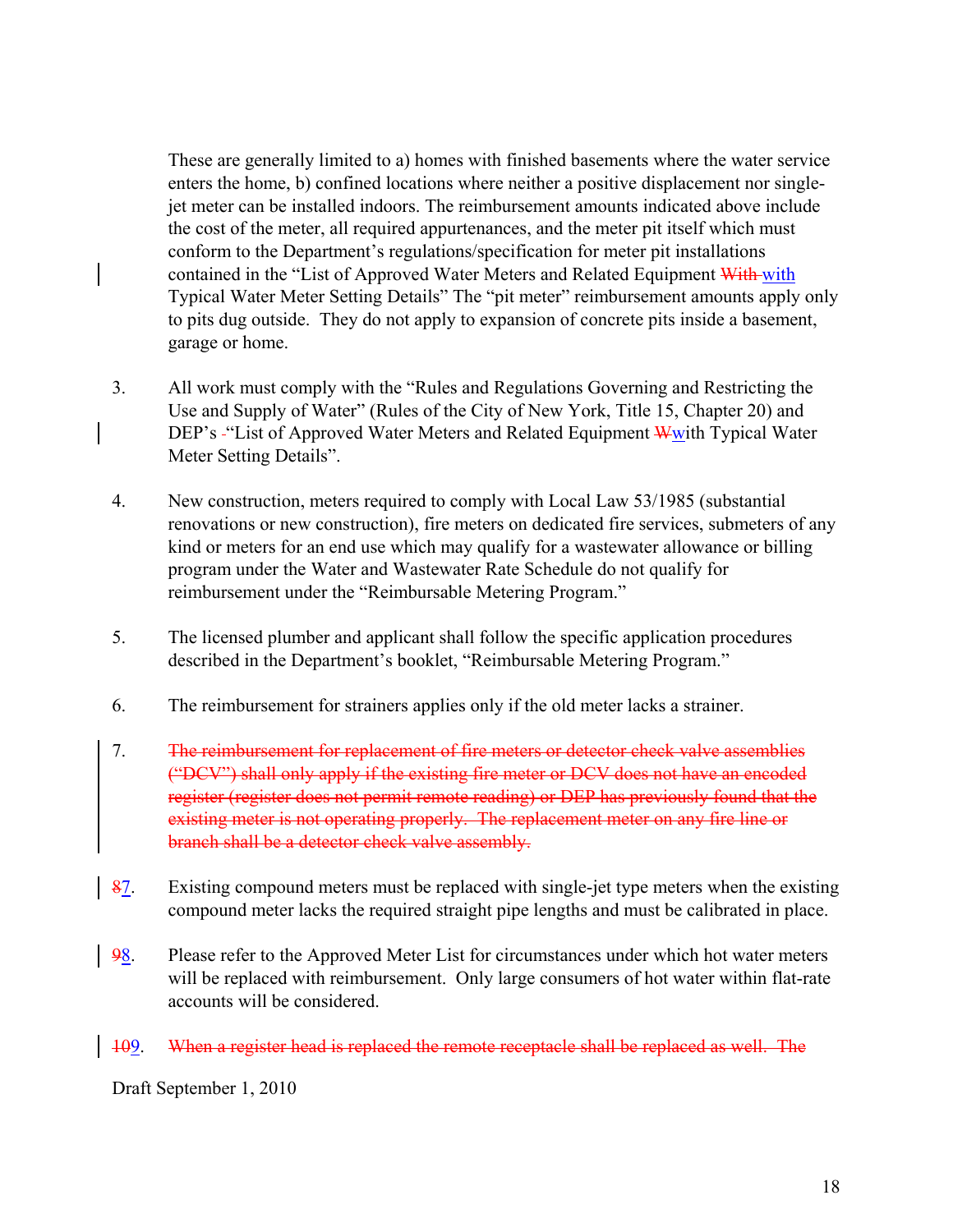reimbursement is for both the register head and the remote receptacle.

- 110. This reimbursement schedule shall supersede all previous reimbursement schedules for permit applications submitted after the effective date.
- 12. The reimbursement for Inbound AMR equipment is on a per panel basis. One panel accommodates three or four water meters. Additional panels will be reimbursed when the initial panel is not filled only if meters are located more than 100 feet away from each other.
- 131. DEP reserves the right to photograph installations.
- 142. Reimbursement for repair of compound or turbine meters shall be limited to those manufacturers which offer complete rebuild parts kits for their products. A "repair" shall include replacement of the register head(s), measuring element(s), seals, gaskets, strainer basket, changeover valves and any other additional parts included in the manufacturer's "kit". The completed work order must include a final reading from the old meter. "Repair" does not include conversion of a meter with mechanical or other non-magnetic couplings to modern functionality. Meters of such age must be replaced. DEP may end its approval of compound-type meters. Please refer to the most recent version of the "List of Approved Meters" for the current status of that meter technology.

#### **AUTOMATIC METER READING ("AMR") EQUIPMENT NOTES, TERMS AND CONDITIONS**

Manufacturers of in-bound telephone AMR equipment should contact DEP to obtain the performance specifications for qualifying their products. The only product currently approved is the in-bound telephone system by Reactel (203-773-0135). DEP is in the process of deciding on an AMR technology for citywide installation during the period 2007-2010.

- 1. An AMR Application must be submitted and approved before any work can begin.
- **2. If the AMR equipment is being installed as part of a new meter installation or a** meter replacement the meter installation or replacement permit application must **clearly** indicate that the meter will be read by AMR and a copy of the meter permit must be sent to DEP's Universal Metering Division. The remote receptacle ordinarily installed along with the water meter must be installed and wired. DEP will disconnect the wires after testing. If the AMR equipment is being installed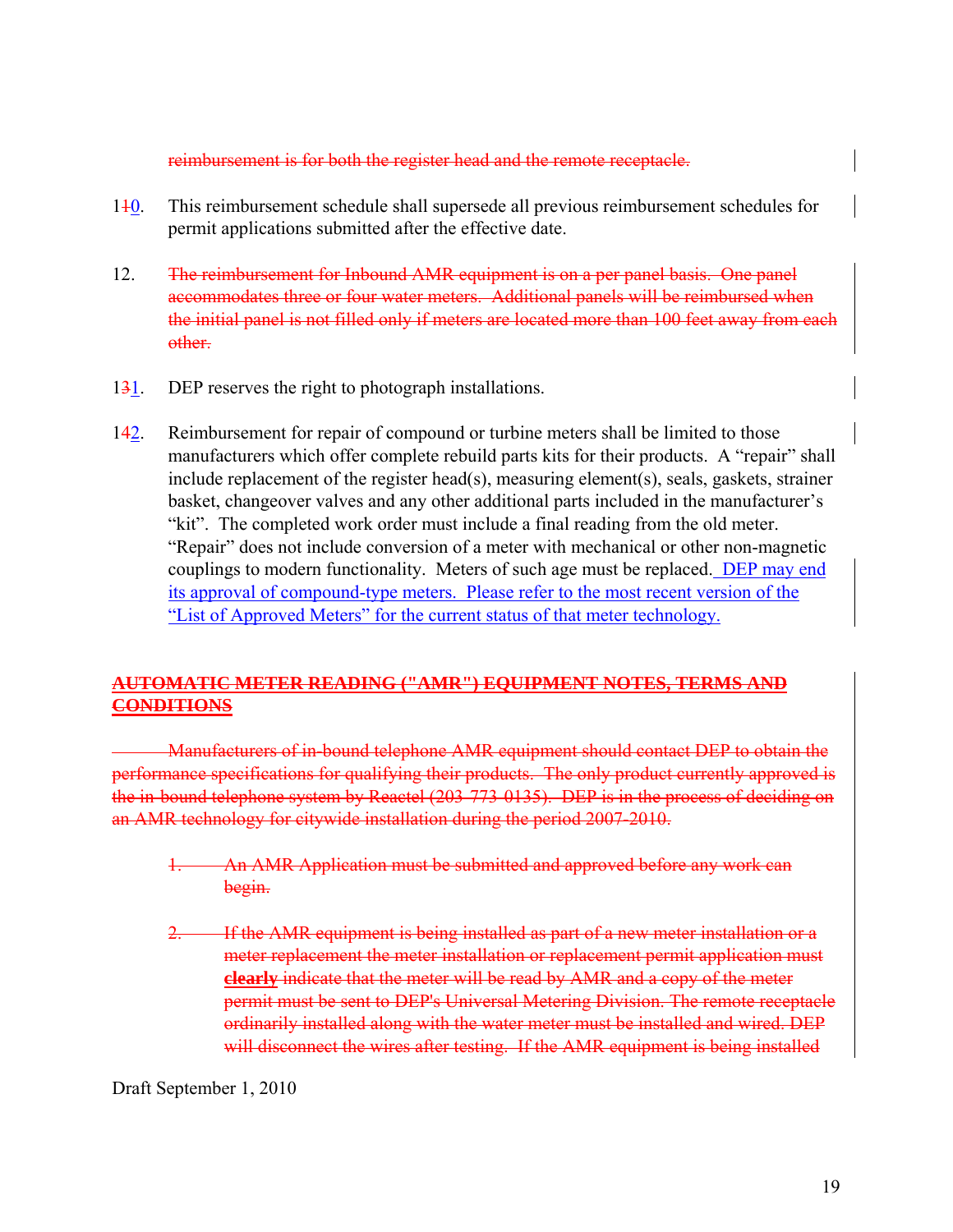by itself, a permit is not required because no plumbing work will be performed. A written notification must be sent to Chief Inspector Steven Wallace in the Universal Metering Division (fax 718-595-4623) by the AMR manufacturer or contractor once the equipment is installed.

- 3. For telephone-based AMR systems, the customer is responsible for providing and maintaining an analog telephone connection. A standard RJ-11 telephone jack must be provided within close proximity of the AMR panel. The AMR panel must close enough to the meter to minimize wiring lengths between the panel and the meter register. If the installation develops telephone line problems and the customer fails to resolve them within 45 days, the account will be removed from AMR reading and placed on a manual meter reading route until citywide radio-based AMR equipment is installed during 2008- 2010. Any RMP incentive will be forfeit on a pro-rated basis for a three-year period after installation.
- The wiring connections between the AMR panel and the meter and between the AMR panel and the telephone jack, must be completed by the AMR panel manufacturer. A licensed plumber is not necessarily qualified to perform this work unless their staff has been properly trained.
- 5. The owner should ensure that the water meters are in working order and are compatible with the AMR equipment. Any AMR equipment currently approved by DEP will be compatible with current meters on DEP's Approved Meter List. Meters manufactured before 1990 before the metering program may not be compatible and may need to be replaced. If in doubt, confirm with DEP that the meters are "remote capable" meters by consulting DEP's current Approved Meter List.
- 6. The owner or their contractor is responsible for confirming the initial telephone connections between the AMR panel and DEP, and for maintaining the functionality of the equipment during the warranty period. If the phone connection is interrupted and the owner fails to make corrections within 45 days of notification, DEP will place the building on manual meter reading or radio-based AMR.
- The AMR manufacturer must provide a three-year parts/material warranty. After the warranty period is over DEP is responsible for the normal maintenance of the equipment except that RMP-installed AMR equipment that fails shall be replaced through RMP.
- Once the AMR equipment is connected the customer is eligible to receive monthly bills from DEP. The customer may elect to contract other services from a consultant or the AMR manufacturer, but those services are not necessary for the customer to receive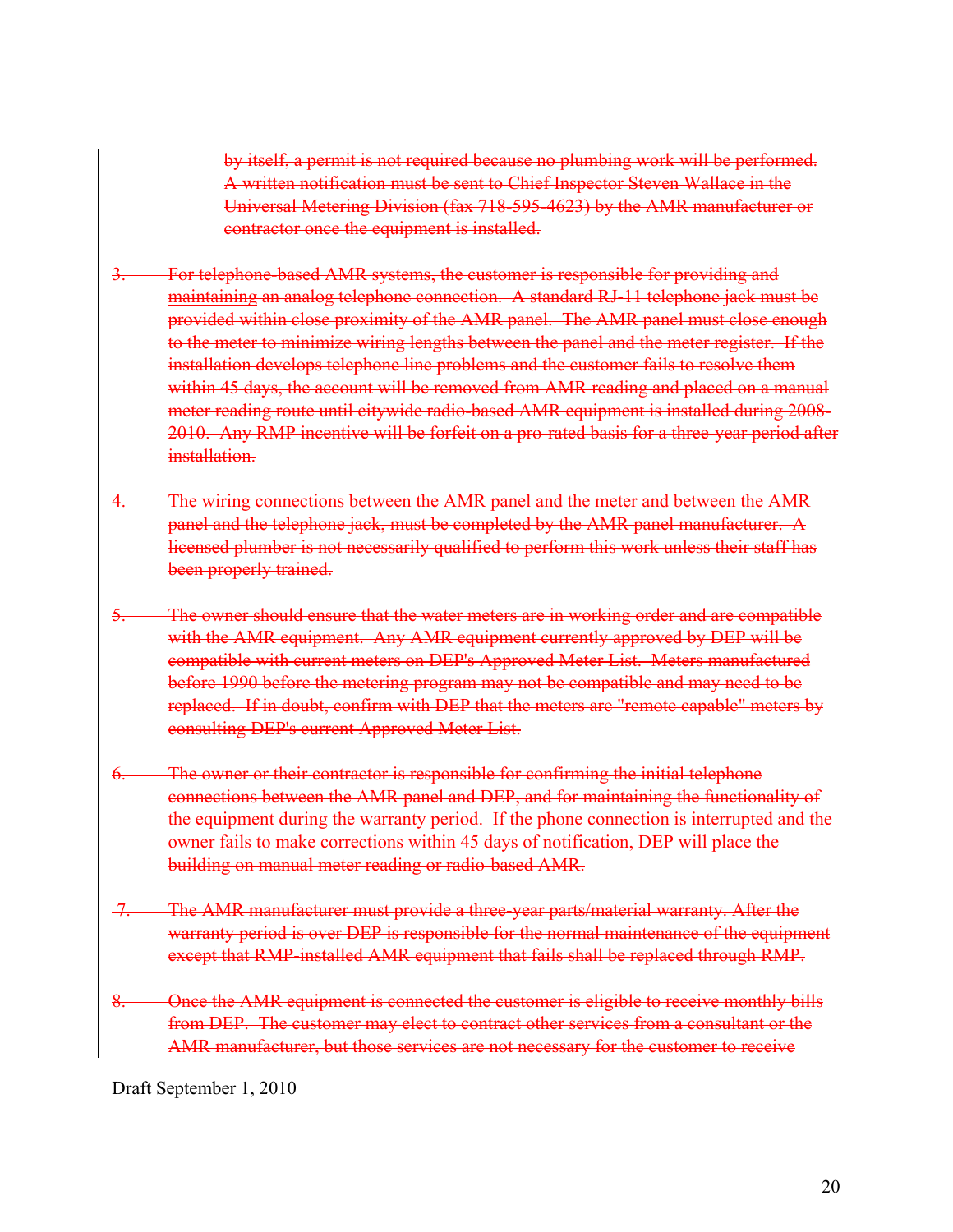monthly bills from DEP.

9. Up to four meters located in the same vicinity in a building shall be connected to the same AMR panel. Additional panels may be installed and reimbursed only where meters are located sufficiently far apart that wiring becomes impractical. If additional panels are installed where DEP determines they are not necessary, DEP will not reimburse for the unnecessary panels. Reimbursements will not be provided for AMR panels used **exclusively** for meters that are not used for direct DEP billing purposes (e.g., submeters, meters used for wastewater allowances or exempt properties). **All meters used for billing purposes, directly or indirectly, must be incorporated into the AMR system for a reimbursement to be approved.**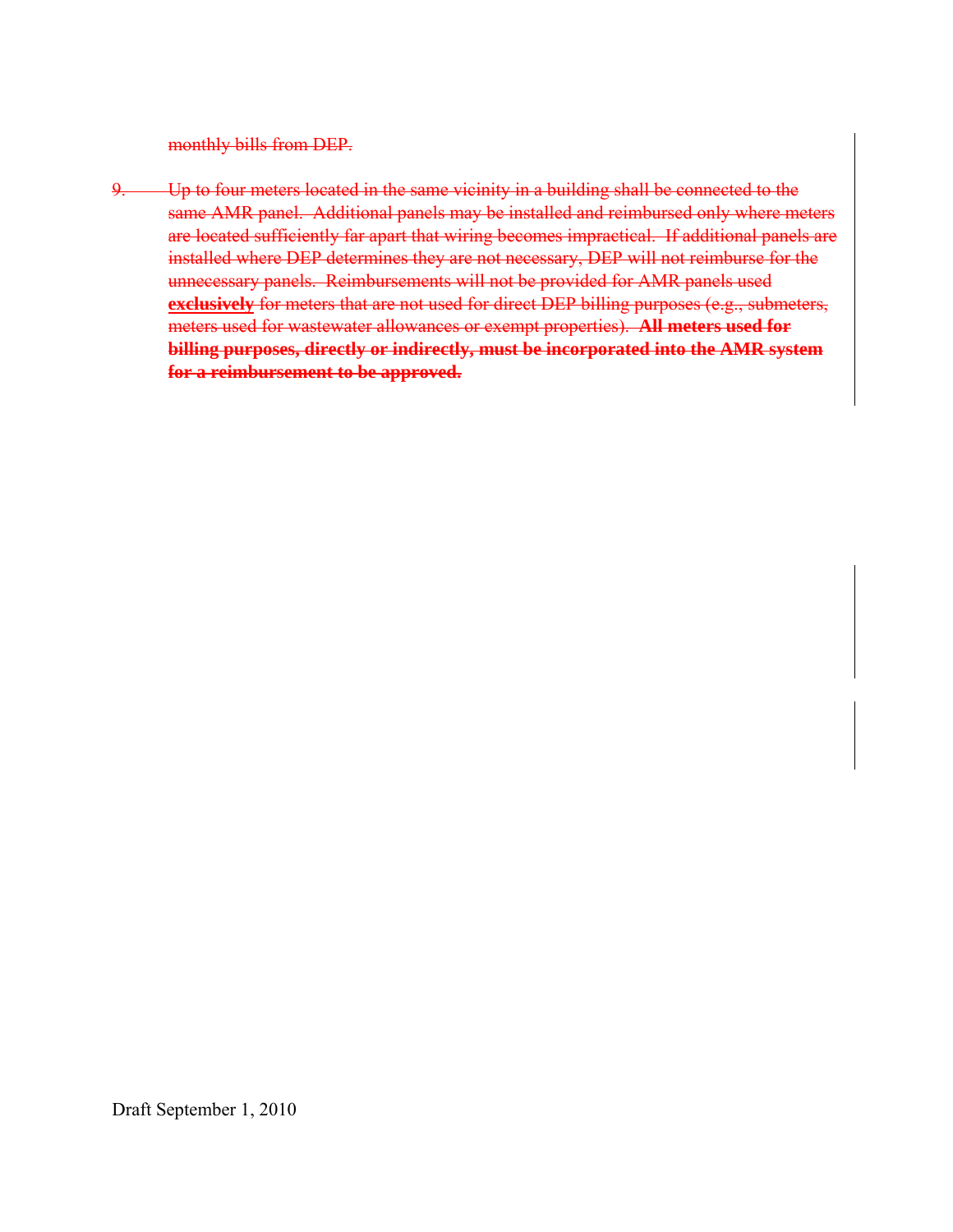

# **Property Owner's Certification aAnd Application for Reimbursement Reimbursable Metering Program**

**I certify that I am the property owner or the HPD-registered managing agent of a multiple dwelling, that I have obtained a current copy of DEP's Reimbursable Metering Program booklet and that I understand the requirements and my obligations for obtaining a reimbursement for the metering work.** 

|  | Date: $\frac{1}{\sqrt{1-\frac{1}{2}}\cdot\frac{1}{\sqrt{1-\frac{1}{2}}}}$ |  |
|--|---------------------------------------------------------------------------|--|

**Notary:**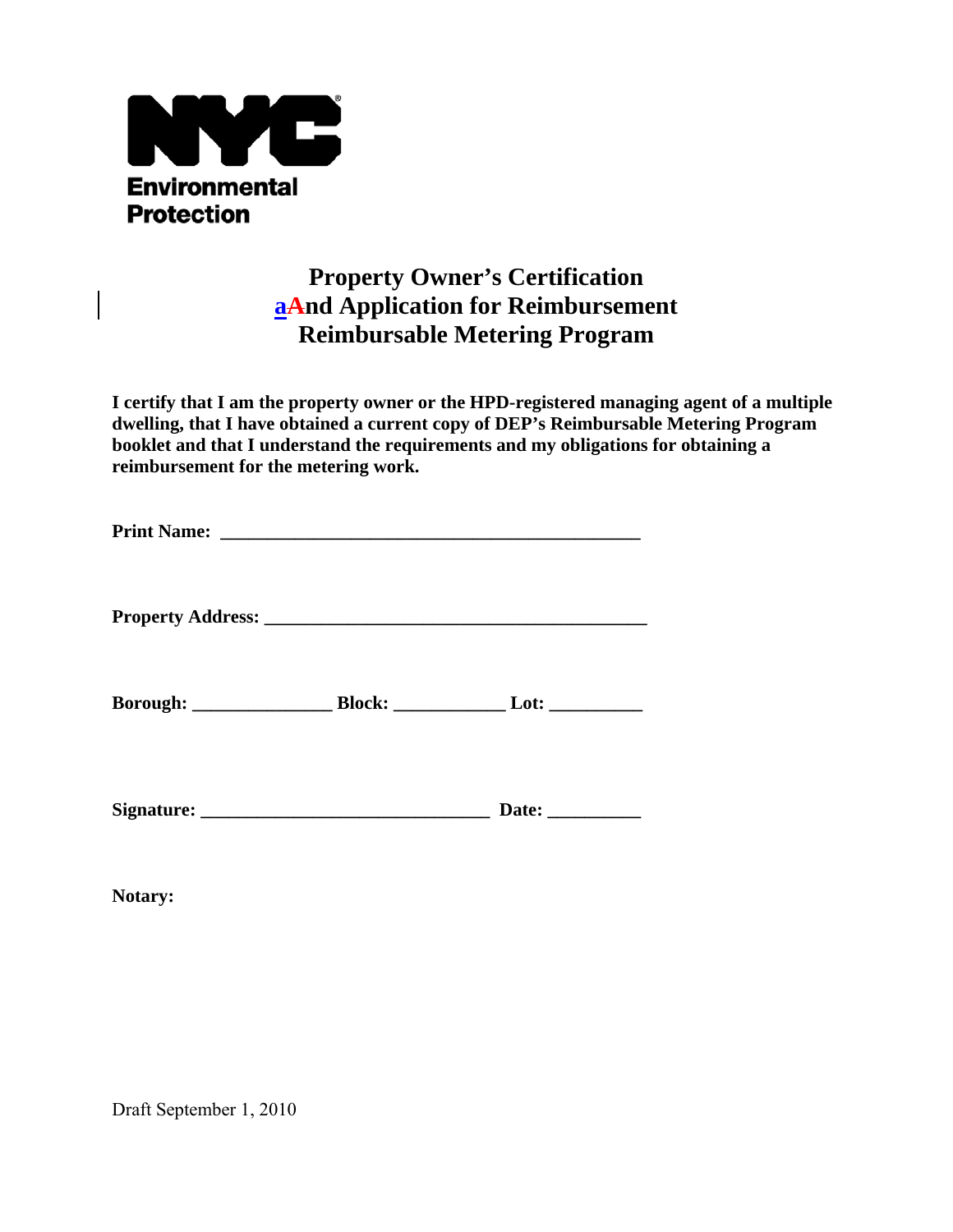| <b>ITEMIZED BILL FOR REIMBURSEMENT</b><br>DEPARTMENT OF ENVIRONMENTAL PROTECTION<br><b>BUREAU OF CUSTOMER SERVICES</b> |                     |                                                                                                                                                       |
|------------------------------------------------------------------------------------------------------------------------|---------------------|-------------------------------------------------------------------------------------------------------------------------------------------------------|
|                                                                                                                        |                     | Billed to:                                                                                                                                            |
|                                                                                                                        |                     |                                                                                                                                                       |
|                                                                                                                        |                     |                                                                                                                                                       |
|                                                                                                                        | Boro: Block: Block: |                                                                                                                                                       |
|                                                                                                                        |                     | Meter Set Date: Meter Serial No.                                                                                                                      |
|                                                                                                                        |                     | Size: _______________ Meter Type (check box): $\square$ Displacement $\square$ Compound $\square$ Turbine<br>$\Box$ Single-Jet $\Box$ Electromagnetic |
|                                                                                                                        |                     |                                                                                                                                                       |
| replacements/repairs)                                                                                                  |                     | (For                                                                                                                                                  |

Reimbursable Material Used:

| <b>List of Items Used</b>   | Quantity | Cost |
|-----------------------------|----------|------|
|                             |          |      |
|                             |          |      |
|                             |          |      |
|                             |          |      |
|                             |          |      |
| <b>TOTAL MATERIAL COST</b>  | ¢<br>۰D. |      |
| <b>TOTAL LABOR COST</b>     | \$       |      |
| <b>TOTAL INSTALLED COST</b> |          |      |

### **NOTE: METER INSTALLATIONS ARE SALES TAX EXEMPT**

| Plumber Information: |            |
|----------------------|------------|
| Name (Print):        | Signature: |

| License No. | Permit No. |
|-------------|------------|
|             |            |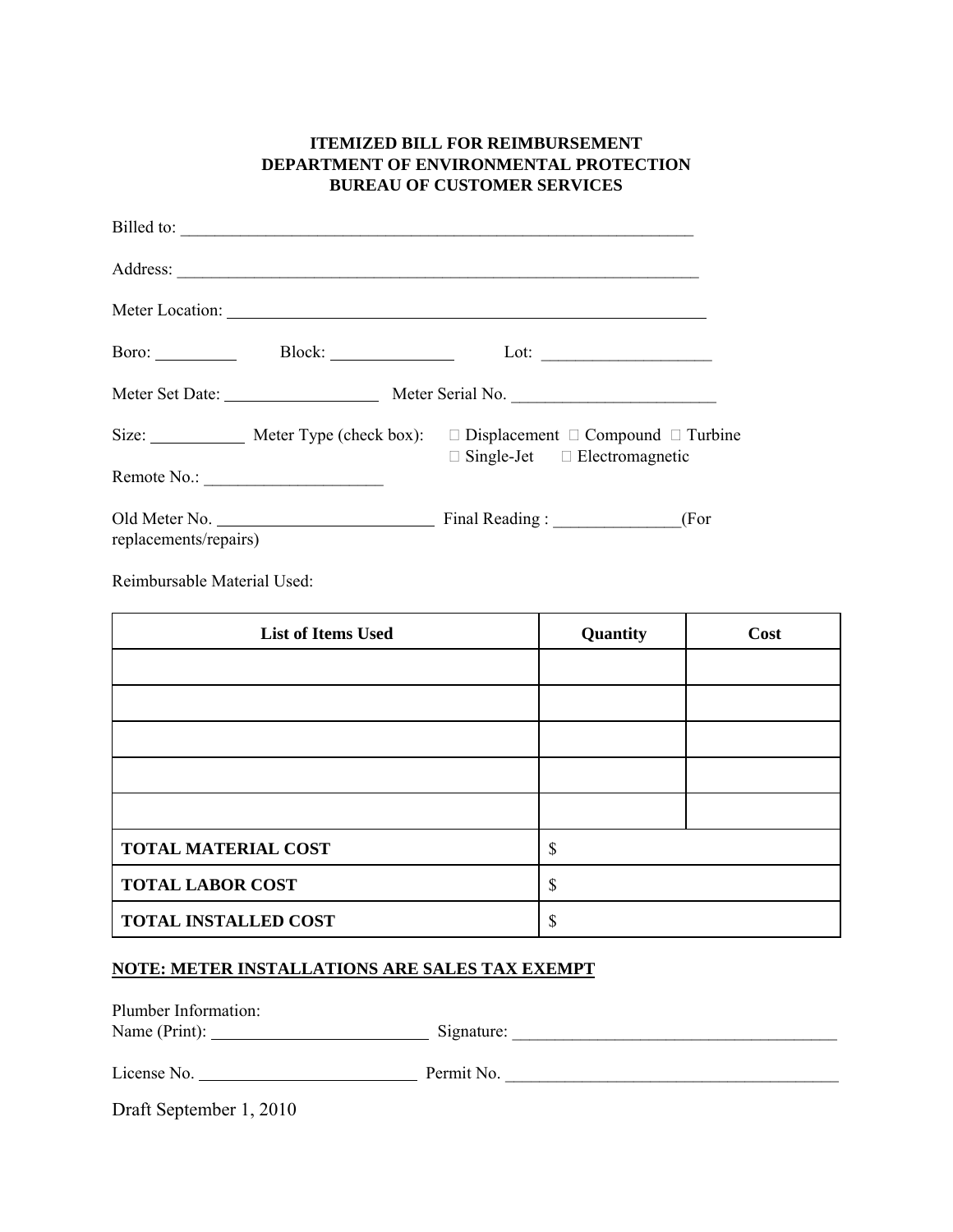#### **ITEMIZED BILL FOR REIMBURSEMENT AUTOMATIC METER READING ("AMR") PANELS ONLY DEPARTMENT OF ENVIRONMENTAL PROTECTION BUREAU OF CUSTOMER SERVICES**

| Billed To:               |        |                       |
|--------------------------|--------|-----------------------|
| Address:                 |        |                       |
| Meter Location:          |        |                       |
| Borough: ___________     | Block: | Let<br><del>LU.</del> |
| <b>AMR</b> Set Date:     |        | Meter Serial No.      |
| <b>AMR Teleprobe No.</b> |        |                       |

| <b>List of Items Used</b>   | Quantity | <b>Cost</b> |
|-----------------------------|----------|-------------|
|                             |          |             |
|                             |          |             |
| <b>TOTAL MATERIAL COST</b>  | Ð        |             |
| <b>TOTAL LABOR COST</b>     | œ<br>ð   |             |
| <b>TOTAL INSTALLED COST</b> | ÷        |             |

#### **NOTE: METER INSTALLATIONS ARE SALES TAX EXEMPT**

Vendor

Name (Print): Signature:

#### **NOTES:**

This form must be accompanied by an Owner's Affidavit of Work Completed.

A copy of this form must be submitted to: Sal Culmone (fax 718-595-4623) **and** mailed to the Reimbursable Metering Unit (James Gallagher, New York City Department of Environmental Protection, BCS Metering/Conservation, 96-05 Horace Harding Expressway, Corona, NY 11368)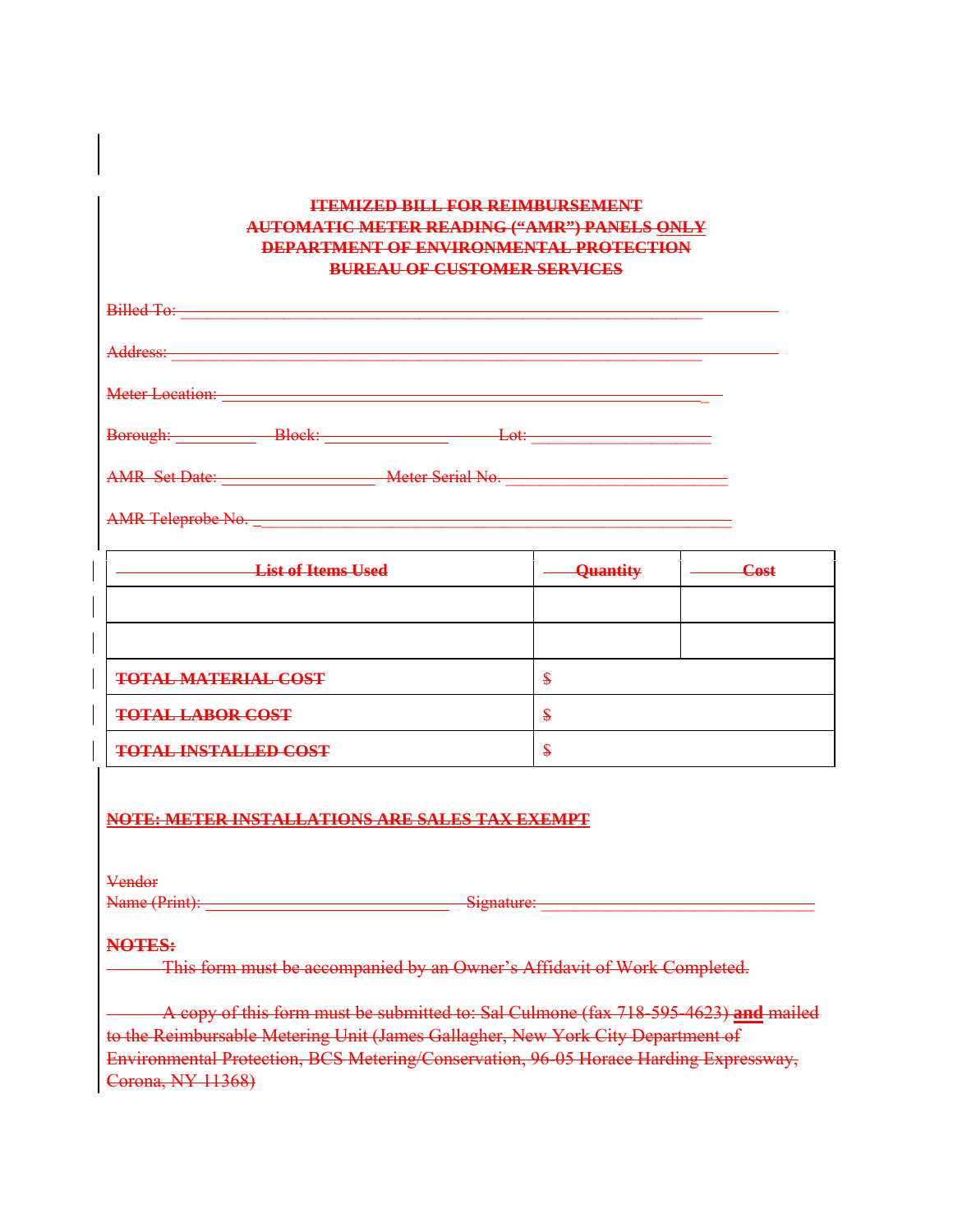### **PROPERTY OWNER'S AFFIDAVIT OF WORK COMPLETED REIMBURSABLE METERING PROGRAM DEPARTMENT OF ENVIRONMENTAL PROTECTION BUREAU OF CUSTOMER SERVICES**

| Itemized Bill for Reimbursement accurately reflects the cost of and amount paid for the meter<br>installation/replacement at the property designated on the City Tax Map as |     |                   |  |
|-----------------------------------------------------------------------------------------------------------------------------------------------------------------------------|-----|-------------------|--|
|                                                                                                                                                                             |     |                   |  |
|                                                                                                                                                                             |     |                   |  |
|                                                                                                                                                                             |     |                   |  |
|                                                                                                                                                                             |     | Owner's Signature |  |
|                                                                                                                                                                             |     |                   |  |
| Sworn to before this                                                                                                                                                        | day |                   |  |
| of<br>, 20                                                                                                                                                                  |     |                   |  |
|                                                                                                                                                                             |     |                   |  |
|                                                                                                                                                                             |     |                   |  |
| Notary Public                                                                                                                                                               |     |                   |  |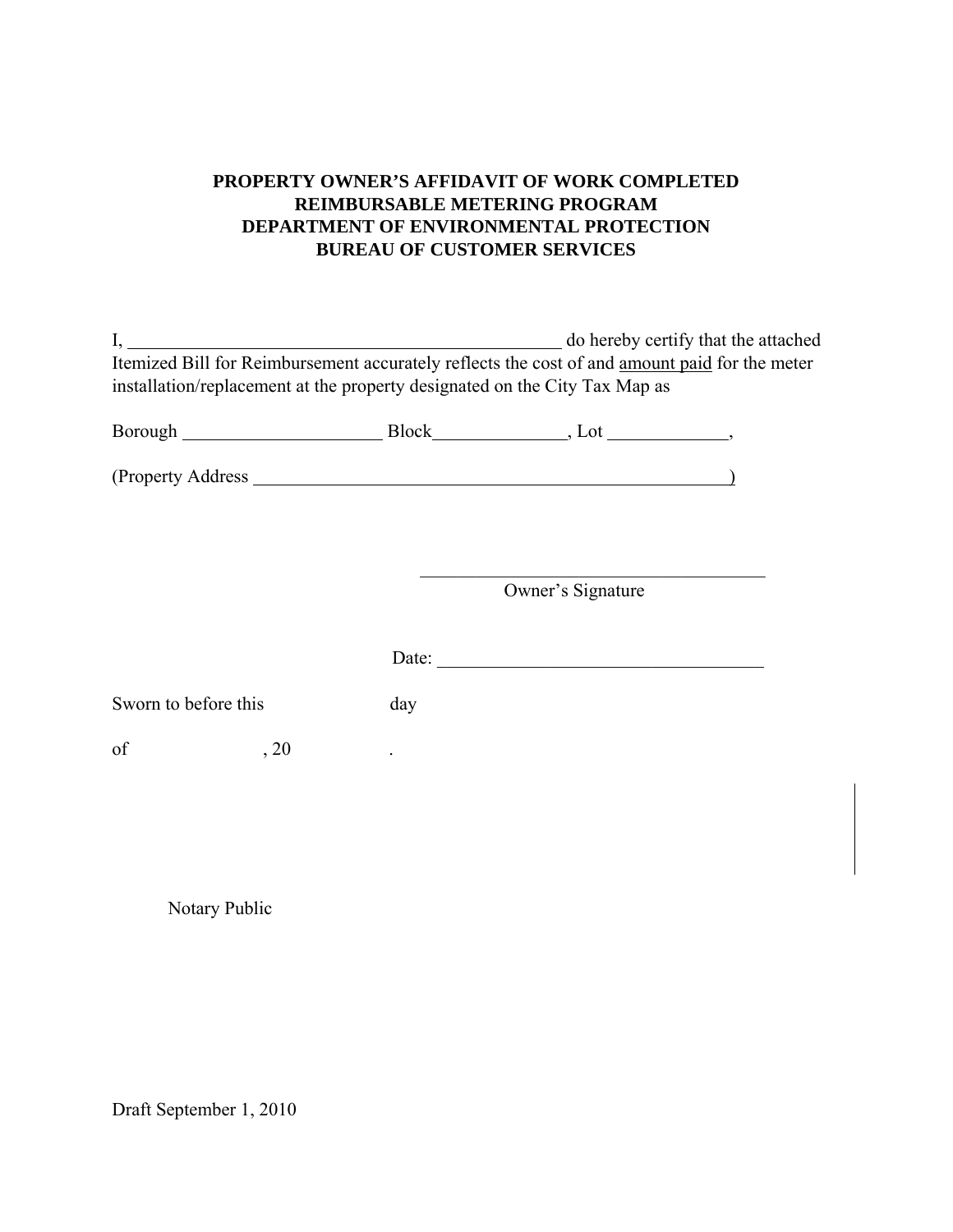### **CUSTOMER CERTIFICATION REIMBURSABLE METERING PROGRAM NEW YORK CITY DEPARTMENT OF ENVIRONMENTAL PROTECTION BUREAU OF CUSTOMER SERVICES**

 (Required for all 1-3 family installations, except multifamily homeowner associations or condominiums)

#### **PLEASE TYPE OR PRINT**

| Owner's Name:                             |        |           |
|-------------------------------------------|--------|-----------|
| <b>Installation Address:</b>              |        |           |
| City:                                     | State: | Zip Code: |
| Mailing Address (if different):           |        |           |
| City:                                     | State: | Zip Code: |
| Account Number (from Water/Sewer Bill):   |        |           |
| Block:<br>Lot:<br>Borough:                |        |           |
| Home Phone: (<br><b>Business Phone:</b> ( |        |           |

#### **Customer Certification**

- 1. I certify that I am the owner of the above-referenced property and have the legal authority to enter into a contract with a New York City-licensed plumber to install or replace a water meter at this property. I certify that I have read DEP's "Reimbursable Metering Booklet."
- 2. I recognize that the licensed plumber that I hire to conduct this work is **my contractor**. I recognize that the licensed plumber is **not** a contractor of the New York City Department of Environmental Protection (DEP) or the New York City Water Board (NYCWB), and that DEP and the NYCWB do not "approve," "endorse," or "certify" the licensed plumbing contractor. I recognize that any and all disputes or complaints between the contractor and myself must be resolved as a contractual matter between the contractor and myself and that DEP has no role in mediating or arbitrating these disputes. Professional complaints concerning the licensed plumbing contractor may be referred to the New York City Department of Buildings. Claims for any alleged damages are a

September 28, 2007 - Ver. 2.0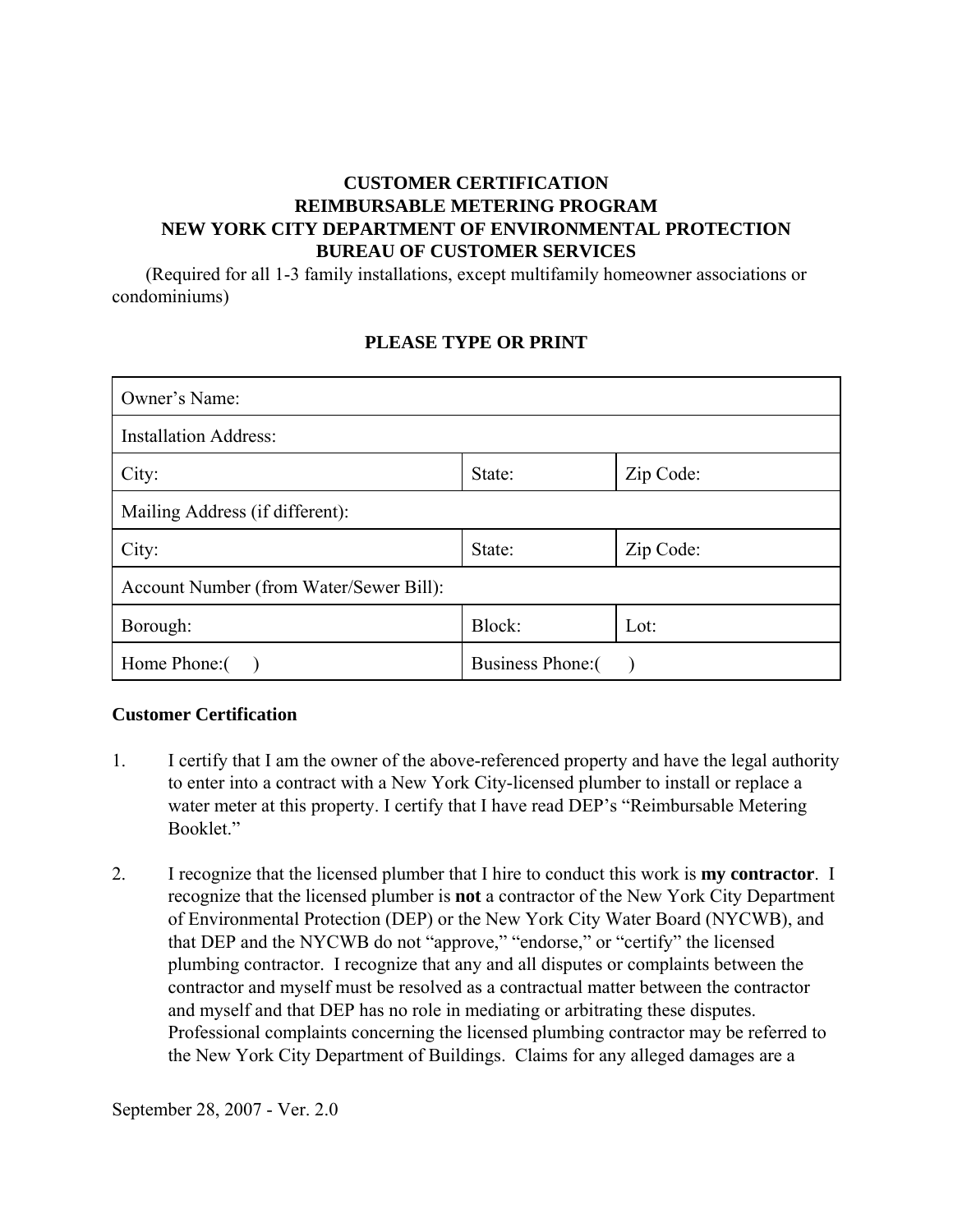matter for the licensed plumber's insurance carrier.

- 3. I recognize that DEP will provide me with a credit on my water/sewer account which shall be equal to, but not more than, the amount listed in the Reimbursable Metering Reimbursement Schedule<sup>2</sup> or "Reimbursable Metering Pit Installation Reimbursement," as applicable, or the plumber's actual installation price, whichever is less. I am responsible for any costs above the listed reimbursement amount.
- 4. The credit shall be applied to my water/sewer account after the installation has been inspected and approved and the meter has been established on my account by the DEP Borough Office. Through his license responsibilities, the licensed plumber certifies that the installation has been performed under the applicable Codes and Regulations. Once the credit has been posted to my water/sewer account I may receive a refund check if I have submitted a "-Refund or Transfer Form." The check will be issued in the name on the water/sewer account for any net amount of the credit. I recognize that if I owe any money in water/sewer bills at the time the credit is posted, that amount will be subtracted from the "refund" check. The "refund" check will only be made out to the person named on the water/sewer account and can not be made out to the licensed plumber contractor or anyone else.
- 5. Before making any final payment to the licensed plumber I have confirmed that the licensed plumber has returned the permit to DEP and has also completed the "Itemized Bill for Reimbursement," and provided me with the original of that document, or submitted the original to DEP, while providing me with a copy.
- 6. I also recognize that DEP will place a credit on my water/sewer account for the unused portion of this year's frontage (flat-rate) water/sewer bill. That credit shall be applied against future metered water/sewer bills.
- 7. If this is an original meter installation, I recognize that I will be placed on metered billing within several weeks after the meter installation is inspected and approved.
- 8. If this is an original meter installation, I also recognize that DEP will place a credit on my water/sewer account for the unused portion of this year's frontage (flat-rate) water/sewer bill. That credit shall be applied against future metered water/sewer bills.

 $\mathcal{L}_\text{max}$  , and the contribution of the contribution of the contribution of the contribution of the contribution of the contribution of the contribution of the contribution of the contribution of the contribution of t

\_\_\_\_\_\_\_\_\_\_\_\_\_\_\_\_\_\_\_\_\_\_\_\_\_\_\_\_\_\_\_\_\_\_\_\_\_\_\_\_\_\_\_\_\_\_\_\_\_\_\_\_\_\_\_\_\_\_\_\_

Print Name Legibly or Type

Signature

Date:  $\Box$ 

Notary: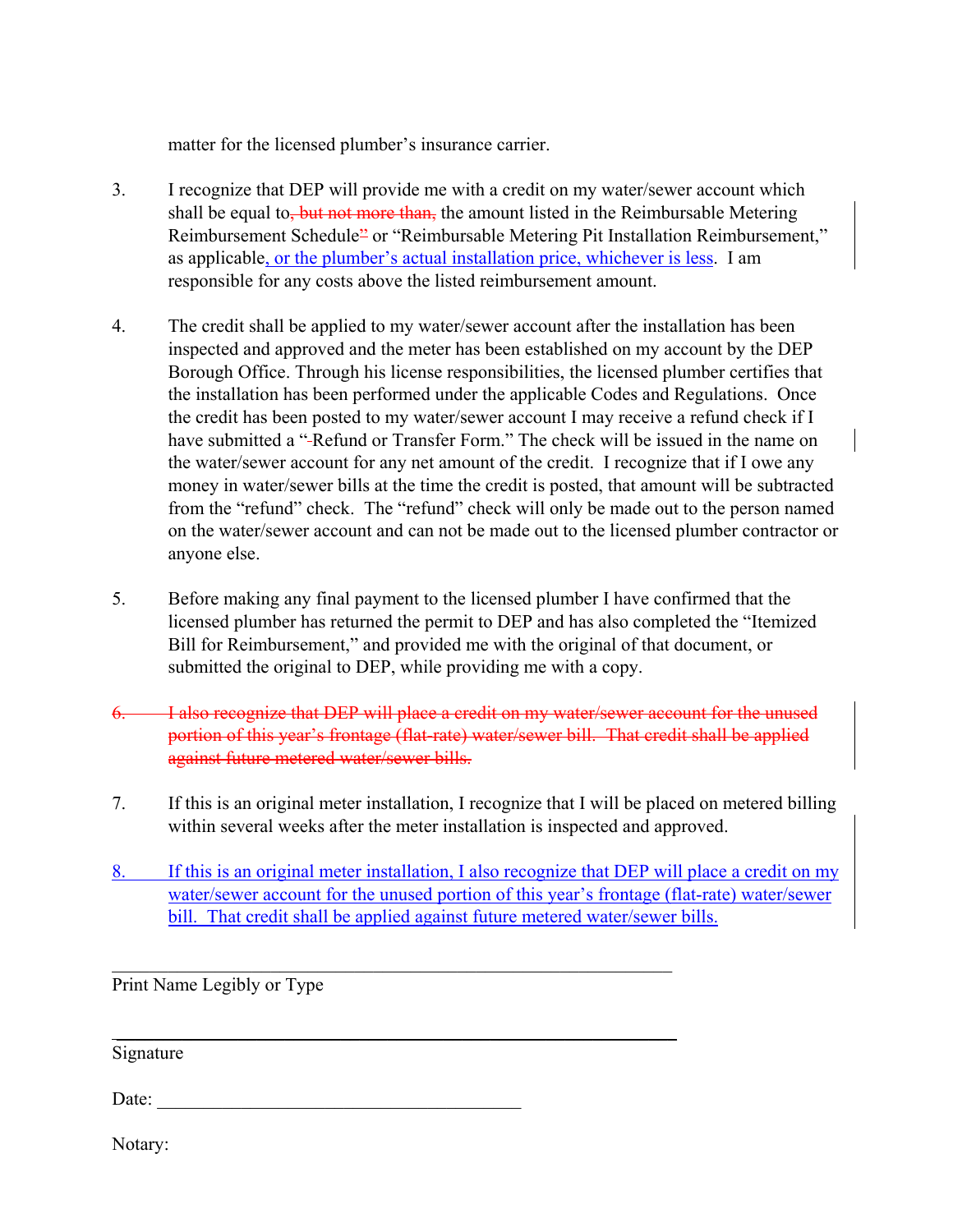# AUTOMATIC METER READING PROGRAM

### **APPLICATION**

| <b>PROPERTY INFORMATION</b>                                                                 |                       |                           |  |  |
|---------------------------------------------------------------------------------------------|-----------------------|---------------------------|--|--|
| <b>BOROUGH:</b>                                                                             | <b>BLOCK:</b>         | Lo <sub>T</sub> :         |  |  |
| <b>DEP ACCOUNT NUMBER(S):</b>                                                               |                       |                           |  |  |
| <b>SERVICE ADDRESS:</b>                                                                     |                       |                           |  |  |
| PLEASE LIST ALL COMMERICAL USES OF THIS PROPERTY:                                           |                       |                           |  |  |
|                                                                                             |                       |                           |  |  |
| <b>METER INFORMATION</b>                                                                    |                       |                           |  |  |
|                                                                                             |                       | <b>DOMESTIC, FIRE, OR</b> |  |  |
| <b>METER NUMBER</b>                                                                         | <b>METER LOCATION</b> | <b>COMBINED SERVICE</b>   |  |  |
| $\ddagger$                                                                                  |                       |                           |  |  |
| 2.                                                                                          |                       |                           |  |  |
| 3 <sub>1</sub>                                                                              |                       |                           |  |  |
| 4.                                                                                          |                       |                           |  |  |
| Note: If more than 4 meters are located at this property, attach an additional application. |                       |                           |  |  |

| <b>CONTACT INFORMATION</b>   |                                  |
|------------------------------|----------------------------------|
| <b>CONTACT PERSON:</b>       | <b>RELATIONSHIP TO PROPERTY:</b> |
| <b>DAYTIME PHONE NUMBER:</b> | <b>EVENING PHONE NUMBER:</b>     |
| <b>MAILING ADDRESS:</b>      |                                  |

**I hereby certify that I am the owner or owner's authorized agent and request that the above referenced property be billed via Automatic Meter Reading (AMR) equipment. I understand that in order to participate in the AMR program, this property must have no unpaid water bills, outstanding Warning Notices or Violations and no unresolved conditions on past water bills. I further acknowledge that I am responsible for maintaining the telephone connection to the AMR equipment. I acknowledge that DEP reserves the right to inspect any and all meters on this property and I will provide access and assistance in order to do so.**

**Signature: \_\_\_\_\_\_\_\_\_\_\_\_\_\_\_\_\_\_\_\_\_\_\_\_\_\_\_\_\_\_\_\_\_\_\_\_ Date: \_\_\_\_\_\_\_\_\_\_\_\_\_\_\_\_\_\_\_\_ Print Name: \_\_\_\_\_\_\_\_\_\_\_\_\_\_\_\_\_\_\_\_\_\_\_\_\_\_\_\_\_\_\_\_\_\_\_ Owner / Employee / Agent (Circle One) Title (if employee) or Company (if agent): \_\_**